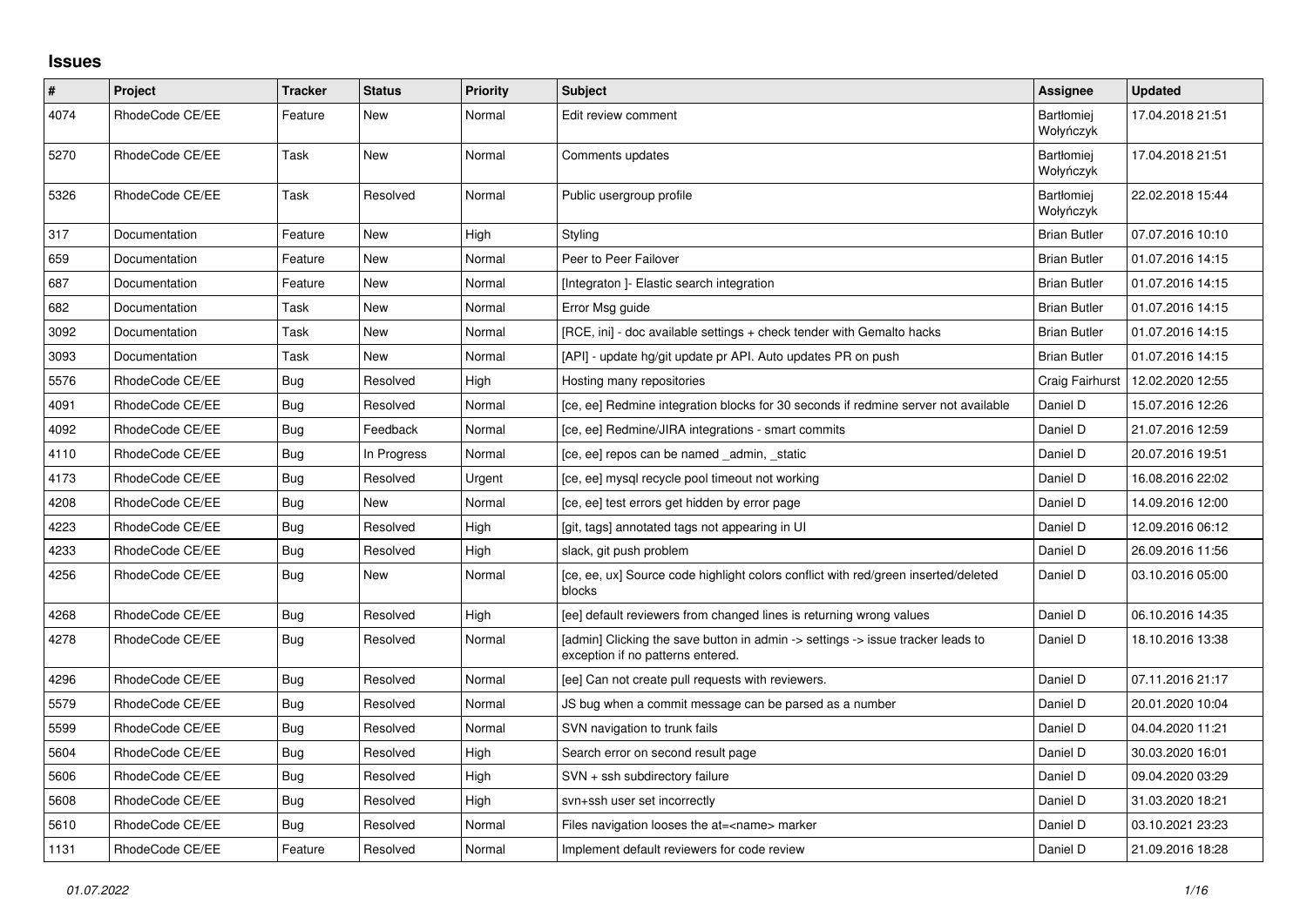| $\vert$ # | Project         | <b>Tracker</b> | <b>Status</b> | <b>Priority</b> | <b>Subject</b>                                                                                 | Assignee             | <b>Updated</b>                   |
|-----------|-----------------|----------------|---------------|-----------------|------------------------------------------------------------------------------------------------|----------------------|----------------------------------|
| 4157      | RhodeCode CE/EE | Feature        | New           | Normal          | [integrations] Integrate with industry standard SW development tools                           | Daniel D             | 08.08.2016 12:55                 |
| 4175      | RhodeCode CE/EE | Feature        | Resolved      | Normal          | [ce, ee] repo group integrations                                                               | Daniel D             | 16.08.2016 20:00                 |
| 4183      | RhodeCode CE/EE | Feature        | Resolved      | Normal          | Different roles for PR reviewers                                                               | Daniel D             | 12.10.2020 23:13                 |
| 4225      | RhodeCode CE/EE | Feature        | Resolved      | Normal          | [ce, ee] repo group integrations cascade to child repo groups                                  | Daniel D             | 14.09.2016 11:12                 |
| 4232      | RhodeCode CE/EE | Feature        | <b>New</b>    | Normal          | [ce, ee, pr, compare] redo diffs, support side by side diffs, html diffs                       | Daniel D             | 25.10.2016 15:40                 |
| 4267      | RhodeCode CE/EE | Feature        | Resolved      | Normal          | [ce, ee] jira tracker integration wildcard project key support                                 | Daniel D             | 10.10.2016 20:13                 |
| 5581      | RhodeCode CE/EE | Feature        | Resolved      | Normal          | expose `send_email` option in the HTTP API, for `comment_commit` and<br>`comment_pull_request` | Daniel D             | 29.01.2020 11:46                 |
| 5602      | RhodeCode CE/EE | Feature        | Resolved      | Normal          | Copy full path only copies partial                                                             | Daniel D             | 30.03.2020 16:04                 |
| 5615      | RhodeCode CE/EE | Feature        | Resolved      | Normal          | Misleading message in PR diff view "File was deleted in this version"                          | Daniel D             | 23.04.2020 17:40                 |
| 4120      | RhodeCode CE/EE | Task           | New           | Normal          | [ce] replace get repo nodes api                                                                | Daniel D             | 17.04.2018 21:49                 |
| 4147      | RhodeCode CE/EE | Task           | New           | Normal          | [ce, ee, docs] Events documentation                                                            | Daniel D             | 15.08.2016 12:33                 |
| 4179      | RhodeCode CE/EE | Task           | <b>New</b>    | Normal          | [ce, ee] refine perms summary list                                                             | Daniel D             | 14.09.2016 12:09                 |
| 4180      | RhodeCode CE/EE | Task           | Resolved      | Normal          | integrations: possible limit the updates sent                                                  | Daniel D             | 22.08.2016 12:22                 |
| 4181      | RhodeCode CE/EE | Task           | Resolved      | Normal          | Integrations: allow root repos only integrations                                               | Daniel D             | 31.08.2016 17:44                 |
| 4197      | RhodeCode CE/EE | Task           | New           | Normal          | [ce, ee] get list of users with their permissions to a repository                              | Daniel D             | 22.09.2017 10:30                 |
| 4202      | RhodeCode CE/EE | Task           | Resolved      | Normal          | Polish the 503.html page                                                                       | Daniel D             | 30.08.2016 23:54                 |
| 4238      | RhodeCode CE/EE | Task           | Resolved      | Normal          | default reviewers updates                                                                      | Daniel D             | 06.10.2016 14:26                 |
| 4246      | RhodeCode CE/EE | Task           | New           | Normal          | [ce, ee, vcs, git] add tests for annotated git tags                                            | Daniel D             | 13.02.2018 18:03                 |
| 4259      | RhodeCode CE/EE | Task           | Resolved      | Low             | Events, create post-create-user event                                                          | Daniel D             | 30.01.2017 20:11                 |
| 4288      | RhodeCode CE/EE | Task           | Resolved      | Normal          | [ce, ee] unify controllers that use diffs                                                      | Daniel D             | 02.08.2017 11:41                 |
| 4289      | RhodeCode CE/EE | Task           | <b>New</b>    | Low             | [ce, ee] clean up pygments lexer functions + handling                                          | Daniel D             | 21.10.2016 14:44                 |
| 4311      | RhodeCode CE/EE | Task           | Resolved      | Normal          | Diffs feedback                                                                                 | Daniel D             | 26.11.2016 14:10                 |
| 3971      | RhodeCode CE/EE | Bug            | Resolved      | Normal          | [ce, vcs] Merge requests/Pull requests failing due to rebase problem                           | Johannes<br>Bornhold | 19.07.2016 15:54                 |
| 4199      | RhodeCode CE/EE | Bug            | Resolved      | High            | investigate: ongoing SSL problems when switching to 4.X from 3.X                               | Johannes<br>Bornhold | 15.09.2016 13:14                 |
| 4153      | RhodeCode CE/EE | Task           | Resolved      | Normal          | Optimize readme fetching by changing the system of readme detection                            | Johannes<br>Bornhold | 09.09.2016 10:17                 |
| 3488      | RhodeCode CE/EE | Bug            | Resolved      | Normal          | [frontend, styling] update icon font                                                           |                      | Lisa Quatmann   04.10.2016 13:27 |
| 4121      | RhodeCode CE/EE | <b>Bug</b>     | Resolved      | Normal          | [ce, ee] server announcement has extra margin                                                  |                      | Lisa Quatmann   26.09.2016 14:00 |
| 4224      | RhodeCode CE/EE | <b>Bug</b>     | Resolved      | Normal          | [docs] update docs re: removing old instances when switching editions                          |                      | Lisa Quatmann   11.10.2016 15:36 |
| 4254      | RhodeCode CE/EE | <b>Bug</b>     | Resolved      | Normal          | [frontend] 500 Internal Server Error with i18n-ed pages                                        |                      | Lisa Quatmann   30.09.2016 14:38 |
| 4194      | RhodeCode CE/EE | Task           | Resolved      | Normal          | move svn http backend out of labs into a real VCS settings                                     |                      | Lisa Quatmann   14.09.2016 23:16 |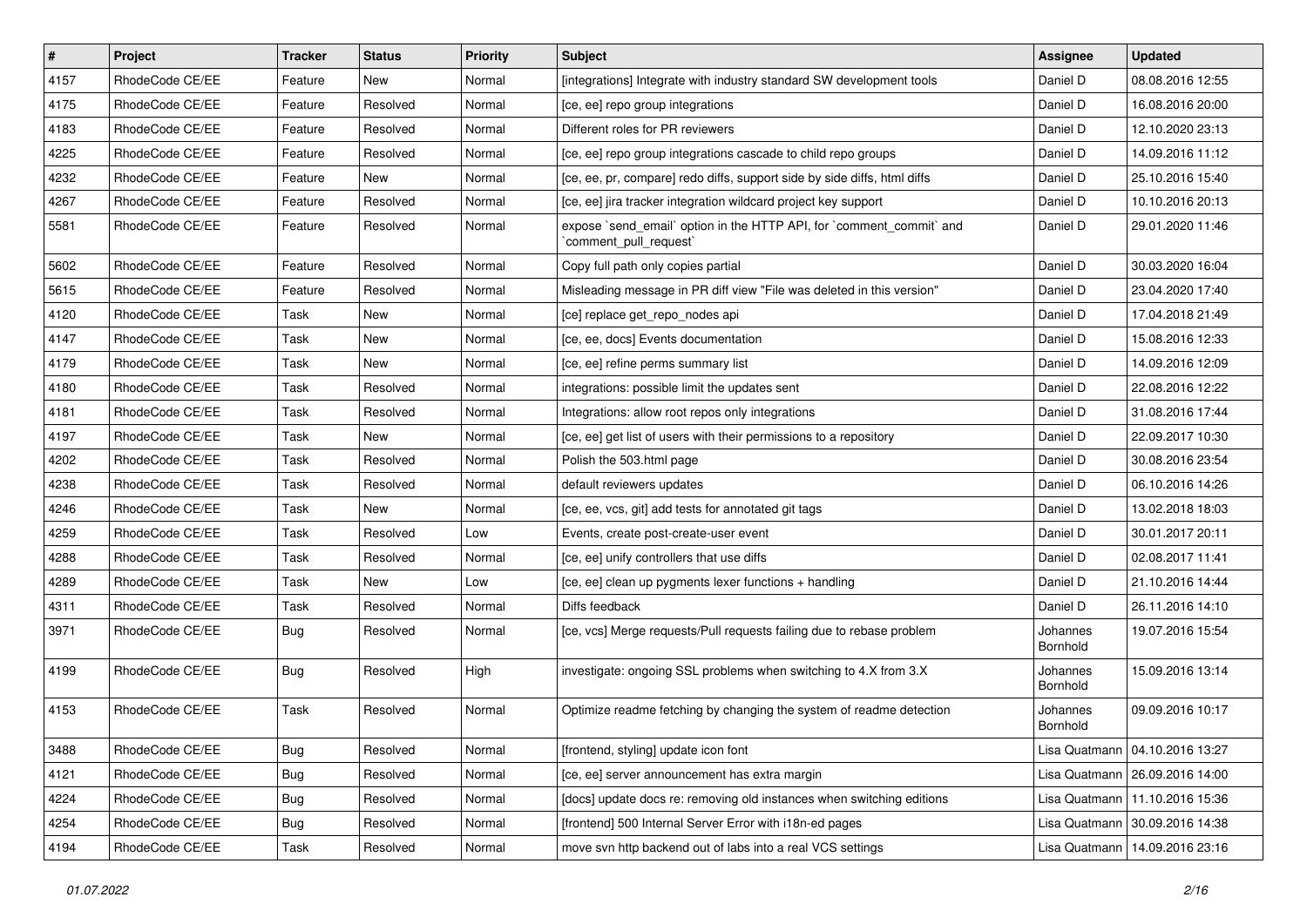| $\vert$ # | Project         | <b>Tracker</b> | <b>Status</b> | <b>Priority</b> | <b>Subject</b>                                                                                | Assignee                     | <b>Updated</b>   |
|-----------|-----------------|----------------|---------------|-----------------|-----------------------------------------------------------------------------------------------|------------------------------|------------------|
| 3483      | RhodeCode CE/EE | <b>Bug</b>     | <b>New</b>    | Normal          | oauth: disable 3rd party registration if RhodeCode registration is disabled                   | Marcin<br>Kuzminski<br>[CTO] | 13.04.2016 12:13 |
| 3549      | RhodeCode CE/EE | <b>Bug</b>     | Resolved      | Normal          | [4.0.0 regression], file source links use last commit id instead of current commit id         | Marcin<br>Kuzminski<br>[CTO] | 21.04.2016 16:10 |
| 4035      | RhodeCode CE/EE | <b>Bug</b>     | In Progress   | Normal          | failed to create whoosh index                                                                 | Marcin<br>Kuzminski<br>[CTO] | 06.07.2016 00:04 |
| 4036      | RhodeCode CE/EE | <b>Bug</b>     | Resolved      | Normal          | encrypted clone_uri can throw unicodeerror after key change                                   | Marcin<br>Kuzminski<br>[CTO] | 27.06.2016 19:38 |
| 4065      | RhodeCode CE/EE | <b>Bug</b>     | Resolved      | Normal          | [ux, login] 404 on login after comment attempt                                                | Marcin<br>Kuzminski<br>[CTO] | 04.07.2016 00:40 |
| 4155      | RhodeCode CE/EE | <b>Bug</b>     | Resolved      | Low             | Date of Last Change is not displayed correctly                                                | Marcin<br>Kuzminski<br>[CTO] | 21.01.2020 02:20 |
| 4178      | RhodeCode CE/EE | <b>Bug</b>     | Resolved      | Normal          | RhodeCode EE OVA VM wont run on a ESX 6.0 host                                                | Marcin<br>Kuzminski<br>[CTO] | 15.09.2016 13:25 |
| 4184      | RhodeCode CE/EE | <b>Bug</b>     | Resolved      | High            | fix content INT overflow bug                                                                  | Marcin<br>Kuzminski<br>[CTO] | 23.08.2016 10:31 |
| 4250      | RhodeCode CE/EE | <b>Bug</b>     | Resolved      | Normal          | Adding a reviewer into existing PR doesn't set a reason.                                      | Marcin<br>Kuzminski<br>[CTO] | 07.10.2016 20:05 |
| 4276      | RhodeCode CE/EE | Bug            | Resolved      | Normal          | System info page uses mercurial/git versions from RhodeCode instead of VCSServer              | Marcin<br>Kuzminski<br>[CTO] | 14.11.2016 21:19 |
| 5257      | RhodeCode CE/EE | <b>Bug</b>     | <b>New</b>    | Normal          | Git repository with big binary file provokes error and strange behavior/memory leak<br>of RH. | Marcin<br>Kuzminski<br>[CTO] | 23.03.2017 22:02 |
| 4000      | RhodeCode CE/EE | Feature        | New           | Normal          | Make compare more functional                                                                  | Marcin<br>Kuzminski<br>[CTO] | 18.11.2017 19:11 |
| 4193      | RhodeCode CE/EE | Feature        | In Progress   | Normal          | Improve Filter Functionality in the Change Log                                                | Marcin<br>Kuzminski<br>[CTO] | 22.09.2017 10:25 |
| 4211      | RhodeCode CE/EE | Feature        | Resolved      | Normal          | [ce, ee] increase webhook flexibility                                                         | Marcin<br>Kuzminski<br>[CTO] | 20.06.2022 10:55 |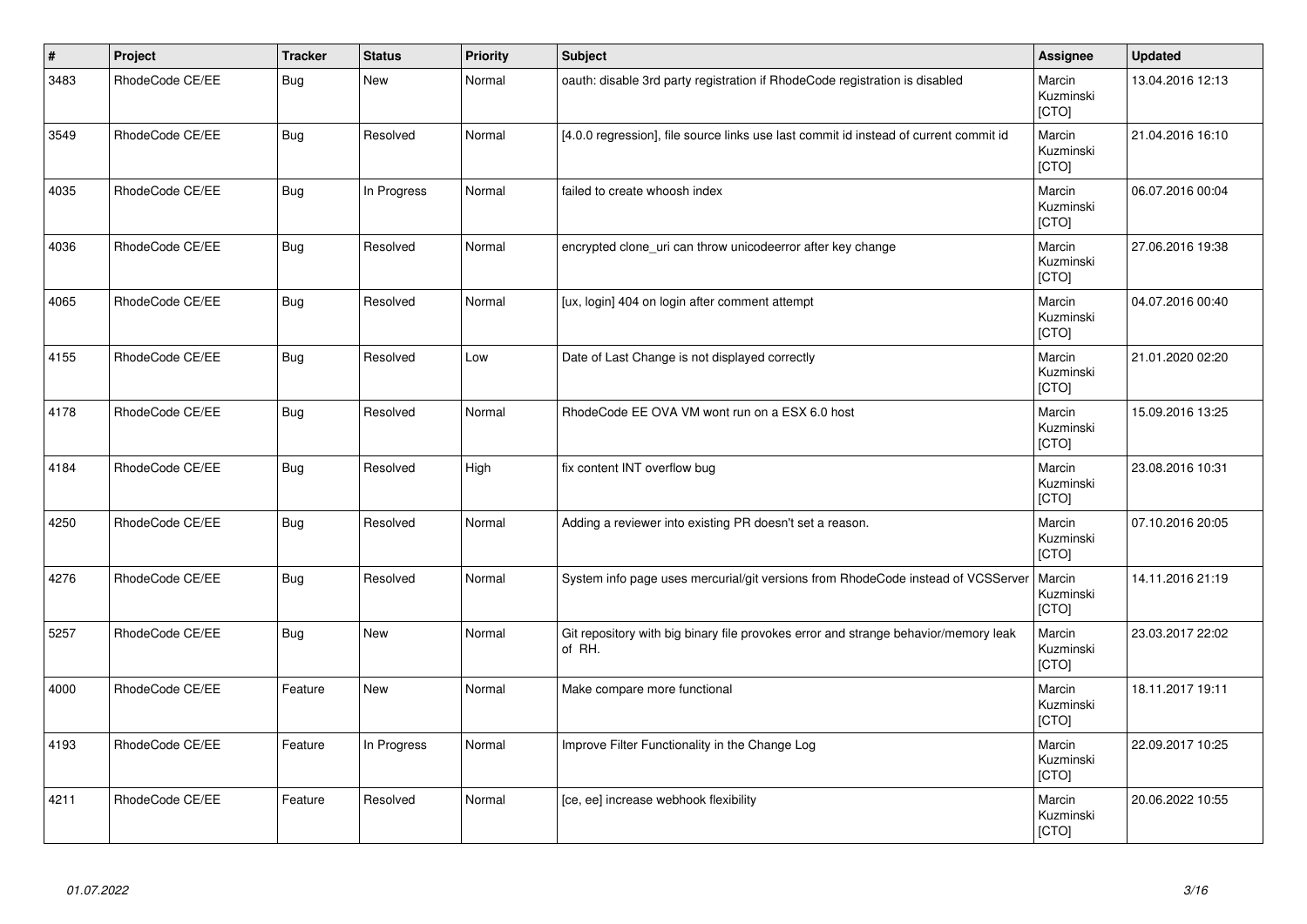| $\vert$ # | Project         | <b>Tracker</b> | <b>Status</b> | Priority | <b>Subject</b>                                                                                     | Assignee                     | <b>Updated</b>   |
|-----------|-----------------|----------------|---------------|----------|----------------------------------------------------------------------------------------------------|------------------------------|------------------|
| 4213      | RhodeCode CE/EE | Feature        | <b>New</b>    | High     | Embed PostgreSQL database                                                                          | Marcin<br>Kuzminski<br>[CTO] | 03.09.2016 23:45 |
| 4219      | RhodeCode CE/EE | Feature        | Resolved      | Normal   | [ce, ee] Add mandatory reviewers for pull requests                                                 | Marcin<br>Kuzminski<br>[CTO] | 20.06.2017 15:23 |
| 5382      | RhodeCode CE/EE | Feature        | <b>New</b>    | Normal   | Support for repository aliases                                                                     | Marcin<br>Kuzminski<br>[CTO] | 04.09.2017 15:17 |
| 5441      | RhodeCode CE/EE | Feature        | New           | Low      | Some files not parsed as XML files                                                                 | Marcin<br>Kuzminski<br>[CTO] | 12.06.2018 12:23 |
| 5442      | RhodeCode CE/EE | Feature        | Resolved      | Low      | Preview of Jupyter notebooks                                                                       | Marcin<br>Kuzminski<br>[CTO] | 16.01.2019 16:33 |
| 5653      | RhodeCode CE/EE | Feature        | New           | Normal   | Extend SSH clone to support cloning by repo id.                                                    | Marcin<br>Kuzminski<br>[CTO] | 17.02.2021 12:58 |
| 3454      | RhodeCode CE/EE | Task           | Feedback      | Normal   | [ce/ee] visually differentiate the two editions                                                    | Marcin<br>Kuzminski<br>[CTO] | 10.08.2016 03:30 |
| 3556      | RhodeCode CE/EE | Task           | Resolved      | Normal   | Disable and rename initial_repo_scan flag                                                          | Marcin<br>Kuzminski<br>[CTO] | 22.04.2016 14:33 |
| 4245      | RhodeCode CE/EE | Task           | Resolved      | Normal   | Convert control command to use http mode by default                                                | Marcin<br>Kuzminski<br>[CTO] | 14.10.2016 16:13 |
| 4281      | RhodeCode CE/EE | Task           | Resolved      | Normal   | Fix docs on To `increase database performance`                                                     | Marcin<br>Kuzminski<br>[CTO] | 18.10.2016 16:39 |
| 4282      | RhodeCode CE/EE | Task           | Resolved      | Normal   | Add inode limit together with disk usage                                                           | Marcin<br>Kuzminski<br>[CTO] | 19.10.2016 12:18 |
| 4297      | RhodeCode CE/EE | Task           | Resolved      | Normal   | redo the my-pull-requests page to use the datagrid                                                 | Marcin<br>Kuzminski<br>[CTO] | 01.11.2016 09:31 |
| 4670      | RhodeCode CE/EE | Task           | Resolved      | Normal   | Release 4.5.1                                                                                      | Marcin<br>Kuzminski<br>[CTO] | 06.12.2016 21:13 |
| 5150      | RhodeCode CE/EE | Task           | Resolved      | Normal   | Password reset promts in my account should be hidden in accounts that are not of<br>type rhodecode | Marcin<br>Kuzminski<br>[CTO] | 02.01.2017 16:34 |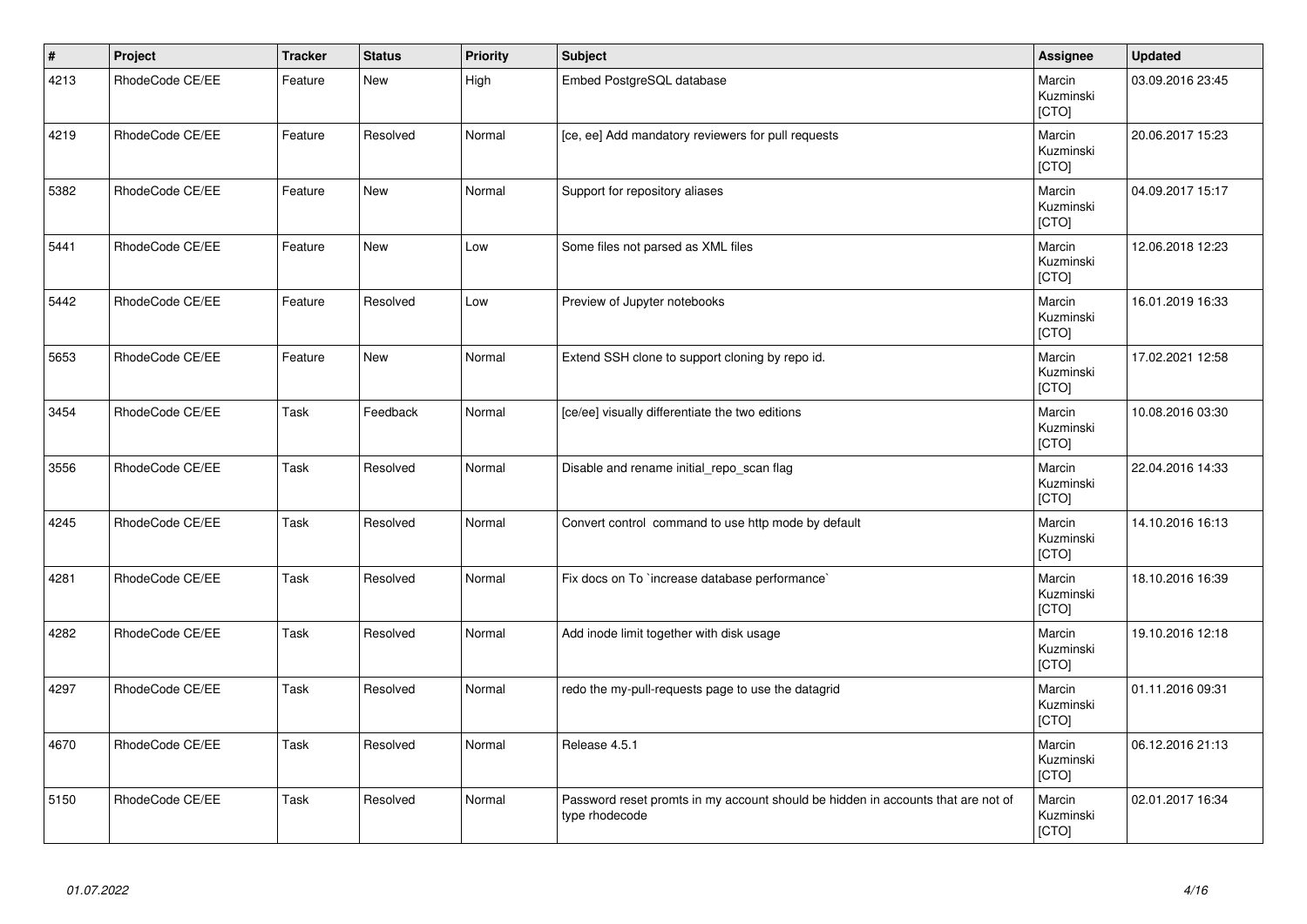| $\pmb{\#}$ | Project              | <b>Tracker</b> | <b>Status</b> | <b>Priority</b> | <b>Subject</b>                                                                                       | Assignee                     | <b>Updated</b>                    |
|------------|----------------------|----------------|---------------|-----------------|------------------------------------------------------------------------------------------------------|------------------------------|-----------------------------------|
| 5386       | RhodeCode CE/EE      | Task           | Resolved      | Normal          | Increase security for Email Change                                                                   | Marcin<br>Kuzminski<br>[CTO] | 17.02.2018 17:29                  |
| 5587       | RhodeCode CE/EE      | Bug            | Resolved      | Normal          | Broken metatags in 4.18.1                                                                            | Marcin Lulek                 | 29.01.2020 11:46                  |
| 4269       | RhodeCode CE/EE      | Support        | Resolved      | Normal          | Allow flash messages to be permanently surpressed                                                    | Marcin Lulek                 | 14.10.2016 12:46                  |
| 4052       | RhodeCode Appenlight | Task           | New           | Normal          | release fixes                                                                                        | Marcin Lulek                 | 29.06.2016 12:14                  |
| 4234       | RhodeCode CE/EE      | Task           | New           | Normal          | prepare and test RhodeCode VM image for AWS                                                          | <b>Marcin Lulek</b>          | 11.07.2017 13:32                  |
| 3950       | RhodeCode CE/EE      | Bug            | Resolved      | Normal          | [ce, ee] trying to merge pr against a deleted branch/bookmark breaks the pr page                     | Martin<br>Bornhold           | 27.10.2016 16:12                  |
| 4247       | RhodeCode CE/EE      | <b>Bug</b>     | Resolved      | Normal          | [vcs] Using current time as timestamp during archive creating leads to changing<br>hashes            | Martin<br>Bornhold           | 28.09.2016 12:07                  |
| 4271       | RhodeCode CE/EE      | <b>Bug</b>     | Resolved      | Normal          | Browsing new repository groups via SVN issue                                                         | Martin<br>Bornhold           | 19.10.2016 11:11                  |
| 4273       | RhodeCode CE/EE      | Bug            | Resolved      | Urgent          | GIT executable not seen by vcsserver                                                                 | Martin<br>Bornhold           | 13.10.2016 15:45                  |
| 4277       | RhodeCode CE/EE      | <b>Bug</b>     | Resolved      | Normal          | [frontend] System info page does not work correctly in safari.                                       | Martin<br>Bornhold           | 04.11.2016 12:08                  |
| 4279       | RhodeCode CE/EE      | Bug            | Resolved      | Normal          | re-captcha validation is broken                                                                      | Martin<br>Bornhold           | 26.10.2016 22:27                  |
| 1055       | RhodeCode CE/EE      | Feature        | Resolved      | Normal          | [pr, vcs] Expose the shadow repository of a pull request                                             | Martin<br>Bornhold           | 26.10.2016 10:33                  |
| 4243       | RhodeCode CE/EE      | Support        | Resolved      | High            | Gist visibility update?                                                                              | Martin<br>Bornhold           | 27.09.2016 06:40                  |
| 4244       | RhodeCode CE/EE      | Support        | Resolved      | Normal          | mod_dav_svn template error when using auth_realm with spaces in it                                   | Martin<br>Bornhold           | 28.09.2016 12:07                  |
| 4203       | RhodeCode CE/EE      | Task           | Resolved      | Normal          | Get rid of svn.proxy.parent_path_root, and replace it with reading storage location<br>from Database | Martin<br>Bornhold           | 22.09.2016 14:31                  |
| 4237       | RhodeCode CE/EE      | Task           | Resolved      | Normal          | Enable HTTP support                                                                                  | Martin<br>Bornhold           | 12.10.2016 11:51                  |
| 4251       | RhodeCode CE/EE      | Task           | Feedback      | High            | [customer] Pull request with subrepos                                                                | Martin<br>Bornhold           | 10.11.2016 17:52                  |
| 5368       | RhodeCode CE/EE      | Feature        | Resolved      | Normal          | Mercurial: Close branch before merging it                                                            |                              | Mathieu Cantin   21.01.2020 02:11 |
| 3372       | RhodeCode CE/EE      | Bug            | In Progress   | High            | [Idap, groups] Customer gets an empty list of groups                                                 | Mikhail<br>Chernykh          | 08.06.2016 11:32                  |
| 5548       | RhodeCode CE/EE      | Feature        | New           | Normal          | Initial Search API                                                                                   | Peter Colledge               | 07.07.2019 22:21                  |
| 5523       | RhodeCode CE/EE      | Bug            | Resolved      | High            | user from AD is asked to change his password when logs in.                                           | Thierry<br>Wynsdau           | 28.05.2020 20:28                  |
| 5553       | RhodeCode CE/EE      | Bug            | New           | Normal          | Exceptions Tracker - Exception ID: 140095575901360 after upgrade to the lastes<br>version            | Thierry<br>Wynsdau           | 10.07.2019 10:33                  |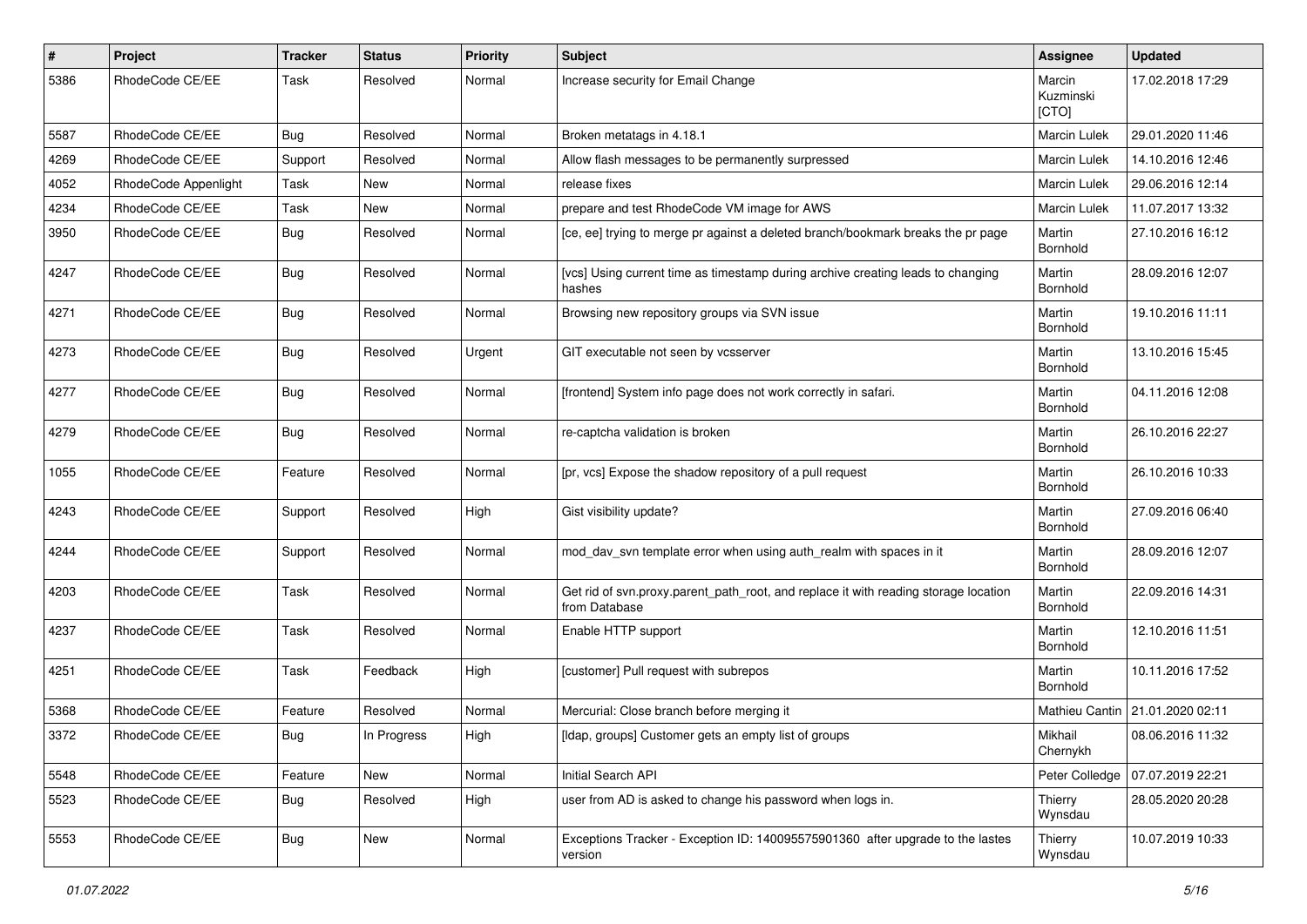| $\pmb{\#}$ | Project              | <b>Tracker</b> | <b>Status</b> | <b>Priority</b> | <b>Subject</b>                                                                                                     | Assignee           | <b>Updated</b>   |
|------------|----------------------|----------------|---------------|-----------------|--------------------------------------------------------------------------------------------------------------------|--------------------|------------------|
| 5516       | RhodeCode CE/EE      | Support        | Resolved      | High            | Cannot log into RhodeCode                                                                                          | Thierry<br>Wynsdau | 28.05.2020 20:28 |
| 1404       | RhodeCode CE/EE      | Bug            | Resolved      | Normal          | clone of really huge git repo (4gb) causes pyro to explode                                                         |                    | 07.02.2017 14:52 |
| 2264       | RhodeCode CE/EE      | Bug            | Resolved      | Normal          | New user password change doesn't actually require a password change.                                               |                    | 12.08.2016 16:01 |
| 3022       | RhodeCode CE/EE      | Bug            | New           | Normal          | SVN support with repositories groups                                                                               |                    | 26.07.2016 18:25 |
| 3250       | RhodeCode CE/EE      | <b>Bug</b>     | New           | Normal          | Posting a comment message is very slow !                                                                           |                    | 17.03.2016 12:57 |
| 3334       | RhodeCode CE/EE      | <b>Bug</b>     | New           | Normal          | Attempt to edit .coveragerc through the online file editor                                                         |                    | 17.03.2016 13:49 |
| 3351       | RhodeCode CE/EE      | Bug            | New           | Normal          | Duplicate IP whitelist entry shows error flash                                                                     |                    | 21.03.2016 15:54 |
| 3357       | RhodeCode CE/EE      | <b>Bug</b>     | Resolved      | Normal          | switch to sometimes fails to load files metadata                                                                   |                    | 30.03.2016 10:56 |
| 3382       | RhodeCode CE/EE      | Bug            | New           | Normal          | download superrepo with subrepos                                                                                   |                    | 25.03.2016 01:30 |
| 3441       | RhodeCode CE/EE      | <b>Bug</b>     | New           | Normal          | [ux] clicking on line in file view scrolls to that line                                                            |                    | 05.04.2016 13:35 |
| 3555       | RhodeCode CE/EE      | Bug            | Resolved      | Normal          | Then disabled repo location change the panel should explicitly state that it's disabled                            |                    | 25.04.2016 10:34 |
| 3615       | RhodeCode CE/EE      | <b>Bug</b>     | New           | Low             | (OperationalError) too many SQL variables on admin journal page                                                    |                    | 06.05.2016 11:45 |
| 3922       | RhodeCode CE/EE      | <b>Bug</b>     | New           | Normal          | svn backend returns different diff to git/hg backends                                                              |                    | 11.05.2016 14:29 |
| 3923       | RhodeCode CE/EE      | Bug            | New           | Normal          | odd exception on running internal-code                                                                             |                    | 09.08.2016 10:54 |
| 3939       | RhodeCode CE/EE      | Bug            | New           | Normal          | [ux] changelog filter blank after going back in browser                                                            |                    | 18.05.2016 14:50 |
| 3956       | RhodeCode CE/EE      | <b>Bug</b>     | New           | Normal          | [ce] - svn commit with all 'None' properties (author, message, etc.)                                               |                    | 23.05.2016 17:22 |
| 3963       | RhodeCode CE/EE      | Bug            | New           | Normal          | [ce] Getting a newly added repo via remap/rescan via api gives no data                                             |                    | 27.05.2016 05:02 |
| 3986       | RhodeCode Appenlight | <b>Bug</b>     | New           | Normal          | table headers should be left aligned                                                                               |                    | 07.06.2016 11:53 |
| 3987       | RhodeCode Appenlight | <b>Bug</b>     | New           | Normal          | adjust footer so it's consistent with the website footer                                                           |                    | 15.06.2016 10:20 |
| 3989       | RhodeCode Appenlight | Bug            | Resolved      | Normal          | even up report spacing                                                                                             |                    | 21.06.2016 18:55 |
| 3990       | RhodeCode Appenlight | <b>Bug</b>     | New           | Normal          | some dashboard builder buttons are up against fields                                                               |                    | 07.06.2016 12:01 |
| 3991       | RhodeCode Appenlight | Bug            | Resolved      | Normal          | report logs need upper margin                                                                                      |                    | 21.06.2016 18:55 |
| 3994       | RhodeCode Appenlight | <b>Bug</b>     | New           | Normal          | during setup, user is given option to make admin account even if one does not exist                                |                    | 08.06.2016 12:44 |
| 4040       | RhodeCode CE/EE      | <b>Bug</b>     | New           | Low             | [ce, ee] logout when logged out causes 403 Cross-site request forgery detected                                     |                    | 23.06.2016 13:40 |
| 4089       | RhodeCode CE/EE      | Bug            | Resolved      | Normal          | svn repository does not exist                                                                                      |                    | 12.06.2018 12:29 |
| 4090       | RhodeCode CE/EE      | <b>Bug</b>     | Resolved      | Normal          | test ticket                                                                                                        |                    | 09.03.2021 20:39 |
| 4109       | RhodeCode CE/EE      | Bug            | <b>New</b>    | Normal          | [files] The "switch to commit" widget is broken after using browser back button                                    |                    | 17.04.2018 21:50 |
| 4116       | RhodeCode CE/EE      | Bug            | New           | High            | [ee] Starting EE or running paster commands like setup-rhodecode does not work<br>without setting LC_ALL properly. |                    | 18.08.2016 21:03 |
| 4154       | RhodeCode CE/EE      | Bug            | New           | Low             | [ce, ee] user register via github captcha                                                                          |                    | 05.08.2016 22:51 |
| 4166       | RhodeCode CE/EE      | Bug            | Resolved      | Urgent          | [ce] Rhodecode crashing after MySQL error                                                                          |                    | 23.08.2016 23:35 |
| 4188       | RhodeCode CE/EE      | <b>Bug</b>     | New           | Normal          | [tests, svn] changeset tests produce different results for svn                                                     |                    | 22.08.2016 09:54 |
| 4189       | RhodeCode CE/EE      | <b>Bug</b>     | New           | Normal          | [tests, git] count of commit ids is different for git than hg when comparing remote                                |                    | 22.08.2016 12:34 |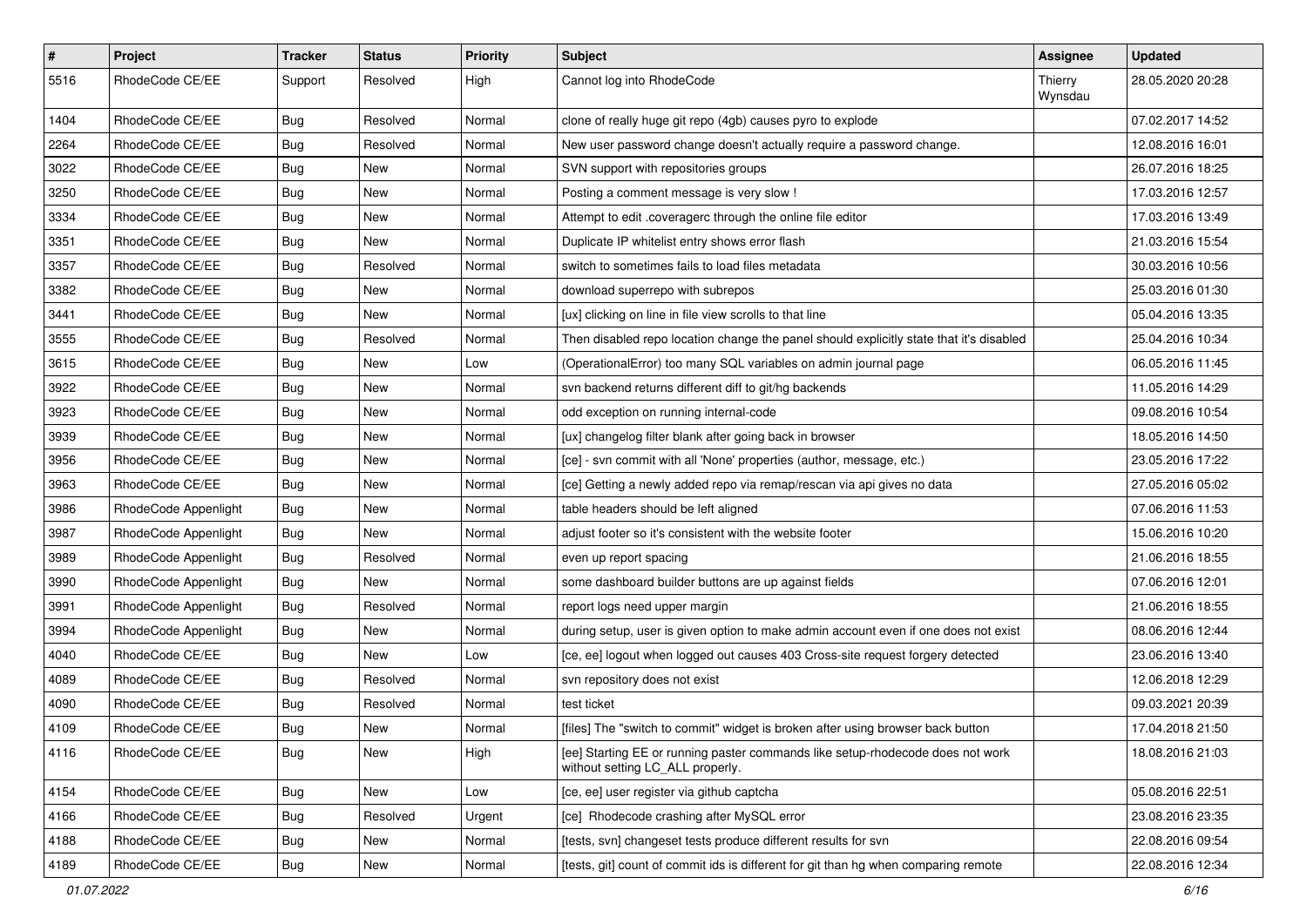| $\pmb{\#}$ | Project              | <b>Tracker</b> | <b>Status</b> | Priority | <b>Subject</b>                                                                    | <b>Assignee</b> | <b>Updated</b>   |
|------------|----------------------|----------------|---------------|----------|-----------------------------------------------------------------------------------|-----------------|------------------|
| 4190       | RhodeCode CE/EE      | <b>Bug</b>     | New           | Normal   | [tests] fix or remove rst xss inline test                                         |                 | 22.08.2016 12:15 |
| 4206       | RhodeCode CE/EE      | <b>Bug</b>     | Resolved      | High     | Error creating SVN groups                                                         |                 | 15.09.2016 13:24 |
| 4255       | RhodeCode CE/EE      | Bug            | New           | Normal   | [translation, i18n] translation not being applied to integrations pages           |                 | 30.09.2016 15:56 |
| 4266       | RhodeCode CE/EE      | <b>Bug</b>     | Resolved      | Normal   | Error 500 on integrations page after setting up Webhook                           |                 | 17.10.2016 15:35 |
| 4274       | RhodeCode CE/EE      | Bug            | Resolved      | Normal   | 500 error when push big objects                                                   |                 | 13.02.2017 19:53 |
| 4285       | RhodeCode CE/EE      | Bug            | New           | Normal   | Intermittent error while trying to create or fork a repository                    |                 | 17.10.2016 22:42 |
| 4304       | RhodeCode CE/EE      | Bug            | Resolved      | High     | Search: Internal Server Error                                                     |                 | 26.11.2016 16:26 |
| 4306       | RhodeCode CE/EE      | Bug            | Resolved      | Normal   | Issue to push file with character # on a SVN                                      |                 | 03.04.2017 16:44 |
| 4675       | RhodeCode CE/EE      | <b>Bug</b>     | Resolved      | Normal   | Disk free inodes are displayed incorrectly                                        |                 | 13.12.2016 22:41 |
| 4676       | RhodeCode CE/EE      | <b>Bug</b>     | Resolved      | Normal   | Some admin passwords can make installation fail                                   |                 | 16.12.2016 16:16 |
| 5153       | Documentation        | Bug            | Resolved      | Normal   | Documentation: /tmp permissions                                                   |                 | 04.01.2017 13:02 |
| 5164       | RhodeCode CE/EE      | Bug            | Resolved      | Normal   | non-web calls are leaking session objects                                         |                 | 13.01.2017 01:30 |
| 5210       | RhodeCode CE/EE      | <b>Bug</b>     | Resolved      | Normal   | webook problems                                                                   |                 | 13.02.2017 19:43 |
| 5213       | RhodeCode CE/EE      | Bug            | Resolved      | Normal   | Fixing Apache Proxy timeout issues                                                |                 | 14.02.2017 09:44 |
| 5218       | RhodeCode CE/EE      | <b>Bug</b>     | New           | Normal   | 500 when forking repository, when using special chars in password.                |                 | 19.02.2017 21:46 |
| 5227       | RhodeCode CE/EE      | Bug            | New           | Normal   | 400 during a svn checkout, file with special chars                                |                 | 23.02.2017 17:43 |
| 5248       | Documentation        | <b>Bug</b>     | New           | Normal   | Installation of rhodecode-tools                                                   |                 | 16.03.2017 16:35 |
| 5259       | RhodeCode CE/EE      | Bug            | Resolved      | Normal   | user-journal storage changes                                                      |                 | 12.04.2017 00:04 |
| 5266       | RhodeCode CE/EE      | <b>Bug</b>     | Resolved      | Normal   | Validate if changes in target branches get's propagated on Pull request updates   |                 | 05.04.2017 18:10 |
| 5277       | RhodeCode CE/EE      | <b>Bug</b>     | Resolved      | Normal   | table id=user_list_table - Ajax error                                             |                 | 13.04.2017 01:04 |
| 5297       | RhodeCode CE/EE      | Bug            | Resolved      | Normal   | Locale fails on a SuSE system                                                     |                 | 31.10.2018 08:36 |
| 5304       | RhodeCode CE/EE      | <b>Bug</b>     | Resolved      | Normal   | Email template not correct                                                        |                 | 31.10.2018 08:36 |
| 5337       | RhodeCode CE/EE      | Bug            | Resolved      | Normal   | Possible memory leak after few Git Pull Requests                                  |                 | 08.08.2017 13:08 |
| 5342       | RhodeCode Appenlight | Bug            | New           | Low      | Broken link [Applications Modify application]                                     |                 | 21.06.2017 21:21 |
| 5347       | Documentation        | <b>Bug</b>     | New           | Normal   | Post Install steps should include Apache or Nginx setup.                          |                 | 06.07.2017 10:23 |
| 5348       | Documentation        | Bug            | New           | Normal   | Uninstall documentaion missing some steps                                         |                 | 06.07.2017 10:25 |
| 5371       | RhodeCode CE/EE      | <b>Bug</b>     | New           | Normal   | Comment times in Pull Requests are off by 1 day                                   |                 | 10.04.2018 15:11 |
| 5376       | RhodeCode CE/EE      | <b>Bug</b>     | Resolved      | Normal   | error: pretxnchangegroup.acl hook failed: acl: user "" denied on branch "default" |                 | 16.08.2017 19:45 |
| 5379       | RhodeCode CE/EE      | Bug            | Resolved      | Normal   | Journal RSS feed errors                                                           |                 | 01.09.2017 16:40 |
| 5380       | RhodeCode CE/EE      | Bug            | Resolved      | Normal   | repo commits pageintion error                                                     |                 | 06.09.2017 19:16 |
| 5381       | RhodeCode CE/EE      | Bug            | Resolved      | Normal   | Email integration changeset links invalid                                         |                 | 06.09.2017 12:29 |
| 5399       | RhodeCode CE/EE      | Bug            | In Progress   | High     | Issues with Git LFS integration                                                   |                 | 07.07.2019 22:21 |
| 5405       | RhodeCode CE/EE      | <b>Bug</b>     | New           | Normal   | Add repository from UI leads to HTTP/404                                          |                 | 28.11.2017 11:39 |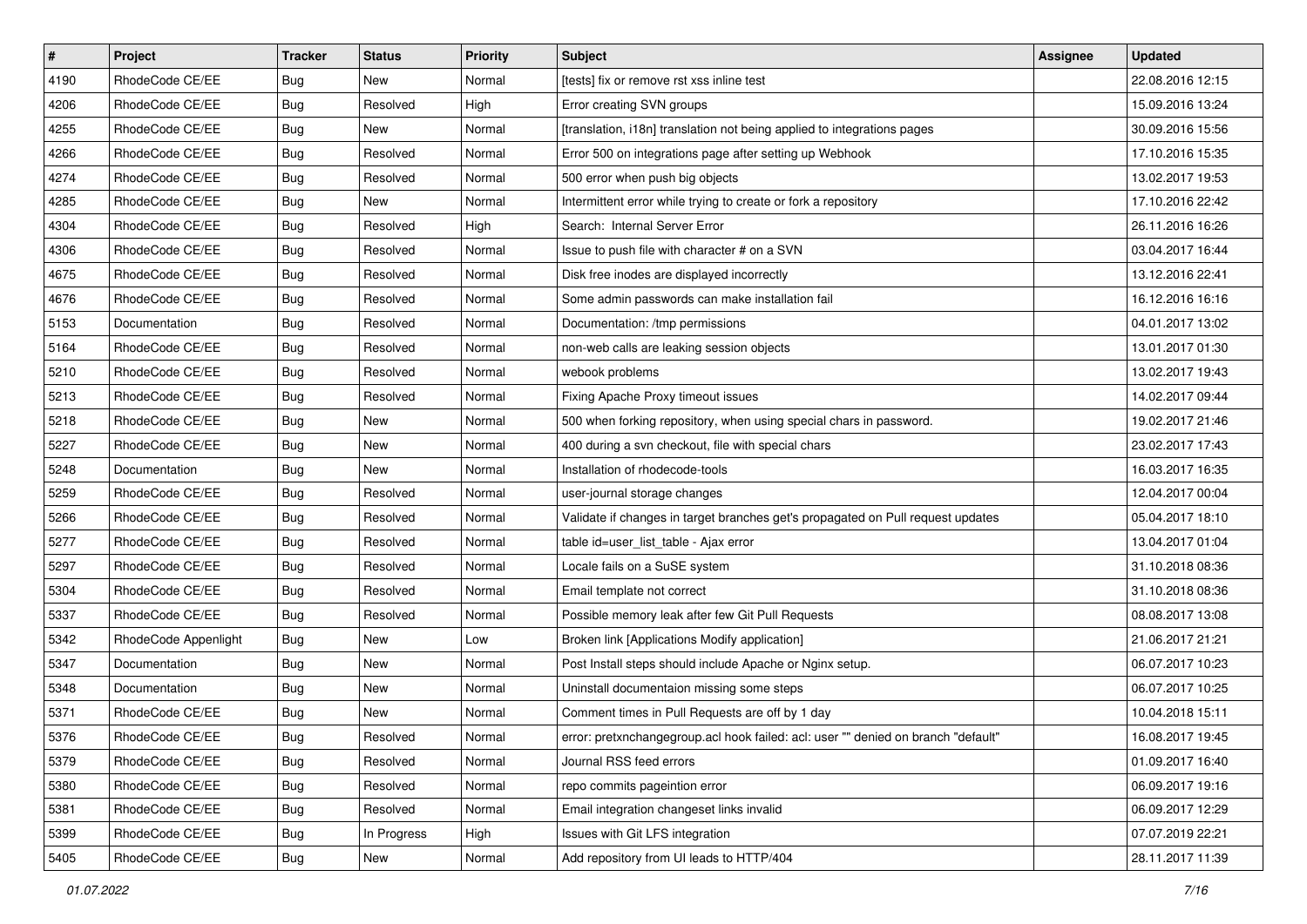| $\pmb{\#}$ | Project                | <b>Tracker</b> | <b>Status</b> | <b>Priority</b> | <b>Subject</b>                                                                                                                                                                       | Assignee | <b>Updated</b>   |
|------------|------------------------|----------------|---------------|-----------------|--------------------------------------------------------------------------------------------------------------------------------------------------------------------------------------|----------|------------------|
| 5406       | RhodeCode CE/EE        | Bug            | New           | Normal          | <b>Installer Fails</b>                                                                                                                                                               |          | 01.12.2017 11:52 |
| 5410       | RhodeCode CE/EE        | Bug            | New           | Normal          | After converting to CE, we get the following error when trying to view some repos in<br>the UI: "UnicodeDecodeError: 'ascii' codec can't decode byte" (full error in<br>Description) |          | 25.01.2018 20:45 |
| 5412       | RhodeCode CE/EE        | Bug            | Resolved      | Normal          | Webhook for "pullrequest commented" event returns incomplete data                                                                                                                    |          | 27.02.2018 18:00 |
| 5414       | RhodeCode CE/EE        | Bug            | New           | High            | When Opening New Pull Request, Target Revision Default Is Undesireable                                                                                                               |          | 11.04.2018 23:20 |
| 5433       | RhodeCode CE/EE        | Bug            | Resolved      | High            | RhodeCode Community 4.11 doesn't handle HG largefiles extension                                                                                                                      |          | 01.02.2018 20:08 |
| 5434       | RhodeCode CE/EE        | Bug            | Resolved      | Immediate       | Locale problem                                                                                                                                                                       |          | 01.10.2021 09:51 |
| 5436       | RhodeCode CE/EE        | Bug            | Resolved      | High            | Unable To Open Pull Request in 4.11.2                                                                                                                                                |          | 14.02.2018 11:14 |
| 5439       | Documentation          | <b>Bug</b>     | <b>New</b>    | Low             | JIRA Integration description: Wrong sample link                                                                                                                                      |          | 14.02.2018 14:25 |
| 5444       | RhodeCode CE/EE        | Bug            | Resolved      | Normal          | Error while creating a pull request on a Mercurial repository                                                                                                                        |          | 17.04.2018 22:29 |
| 5450       | <b>RhodeCode Tools</b> | Bug            | New           | Normal          | rhodecode-api get_license_info no longer works                                                                                                                                       |          | 17.07.2018 15:01 |
| 5457       | RhodeCode CE/EE        | Bug            | Resolved      | Normal          | Internal server error on full-text search settings page with Elasticsearch                                                                                                           |          | 16.04.2018 09:08 |
| 5460       | RhodeCode CE/EE        | Bug            | New           | Low             | Repo creation stuck when remote clone returns partial http code 500                                                                                                                  |          | 06.07.2018 19:14 |
| 5461       | RhodeCode CE/EE        | Bug            | Resolved      | Normal          | Changes to user group permissions via API are not audit logged                                                                                                                       |          | 30.08.2018 09:47 |
| 5462       | RhodeCode CE/EE        | <b>Bug</b>     | New           | Normal          | create repo api fails with celery enabled                                                                                                                                            |          | 10.07.2018 17:49 |
| 5471       | RhodeCode CE/EE        | Bug            | New           | Normal          | Webhook integration failing: need more than 3 values to unpack                                                                                                                       |          | 01.06.2018 02:26 |
| 5475       | RhodeCode CE/EE        | Bug            | <b>New</b>    | Normal          | Unable to locate user in OpenLDAP directory via Idaps                                                                                                                                |          | 08.06.2018 20:06 |
| 5482       | RhodeCode CE/EE        | Bug            | Resolved      | Normal          | Changing a repo's 'Remote pull uri' in its Settings fails with 'No repo type specified'                                                                                              |          | 31.10.2018 08:37 |
| 5489       | RhodeCode CE/EE        | Bug            | Resolved      | High            | grant_user_permission_to_repo_group API call fails to set permissions on child<br>repos                                                                                              |          | 11.07.2018 09:57 |
| 5490       | RhodeCode CE/EE        | Bug            | Resolved      | Normal          | Changes to repo group permissions via API are not audit logged                                                                                                                       |          | 28.02.2019 13:52 |
| 5492       | RhodeCode CE/EE        | <b>Bug</b>     | New           | Normal          | VCSServer + SVN 1.10                                                                                                                                                                 |          | 26.07.2018 15:01 |
| 5494       | RhodeCode CE/EE        | Bug            | New           | Normal          | rccontrol's python package management causes slow VCS SSH                                                                                                                            |          | 02.04.2019 11:56 |
| 5500       | RhodeCode CE/EE        | Bug            | New           | Normal          | How to enable/set "RC_SKIP_HOOKS" to disable svn hooks?                                                                                                                              |          | 02.10.2018 07:45 |
| 5501       | RhodeCode Control      | Bug            | New           | Normal          | rccontrol throwing rccontrol.lib.exceptions.SupervisorFailedToStart                                                                                                                  |          | 19.05.2022 19:32 |
| 5502       | RhodeCode CE/EE        | Bug            | Resolved      | High            | 500 error when using multiple custom branch permissions                                                                                                                              |          | 07.12.2018 09:49 |
| 5505       | RhodeCode CE/EE        | Bug            | Resolved      | Normal          | Notification emails from RhodeCode is garbled in Outlook 2016 web client                                                                                                             |          | 07.12.2018 09:49 |
| 5506       | RhodeCode CE/EE        | Bug            | New           | Normal          | Web UI fonts are not looking good and is difficult to read for people with low vision                                                                                                |          | 26.10.2018 09:38 |
| 5507       | RhodeCode CE/EE        | Bug            | Resolved      | Normal          | Markdown rendering needs improvement                                                                                                                                                 |          | 15.08.2019 15:40 |
| 5509       | RhodeCode CE/EE        | Bug            | New           | Normal          | Remove `!important attributes` from UI elements                                                                                                                                      |          | 07.12.2018 07:40 |
| 5510       | RhodeCode CE/EE        | <b>Bug</b>     | New           | High            | AssertionError: unexpected parameters: user_agent & hook_type                                                                                                                        |          | 31.07.2021 11:14 |
| 5512       | RhodeCode CE/EE        | Bug            | New           | Normal          | Show commit phase in summary view                                                                                                                                                    |          | 09.11.2018 21:37 |
| 5513       | RhodeCode CE/EE        | <b>Bug</b>     | Resolved      | High            | Gist: GitHub flavoured markdown gist creation fails                                                                                                                                  |          | 07.07.2019 22:21 |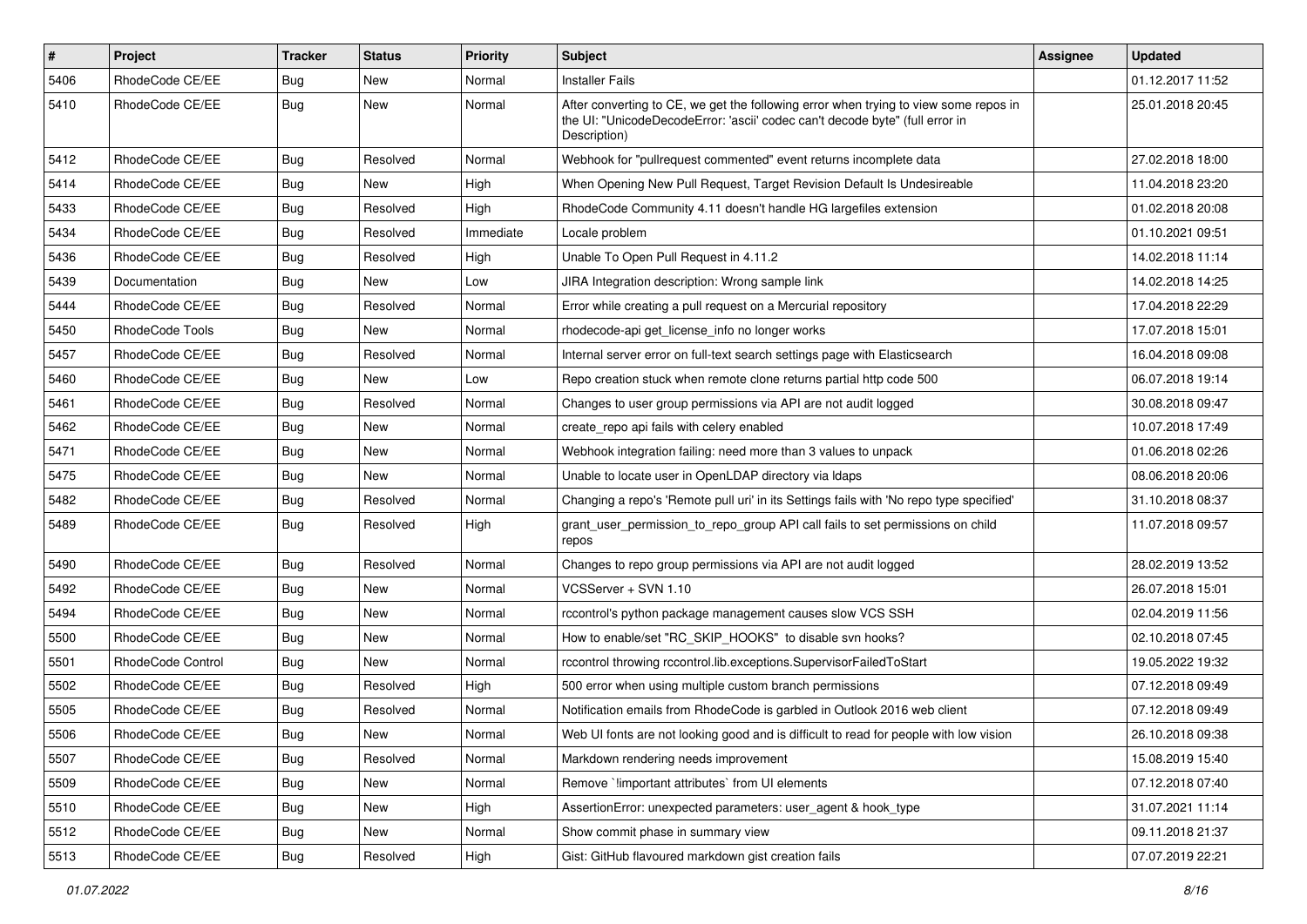| $\pmb{\#}$ | Project           | <b>Tracker</b> | <b>Status</b> | <b>Priority</b> | <b>Subject</b>                                                                                                    | <b>Assignee</b> | <b>Updated</b>   |
|------------|-------------------|----------------|---------------|-----------------|-------------------------------------------------------------------------------------------------------------------|-----------------|------------------|
| 5515       | RhodeCode CE/EE   | <b>Bug</b>     | Resolved      | Normal          | PR default reviewer is incorrect                                                                                  |                 | 28.02.2019 13:52 |
| 5517       | RhodeCode CE/EE   | Bug            | Resolved      | Urgent          | Problem with upgrading to Community-4.15                                                                          |                 | 11.12.2018 06:32 |
| 5518       | RhodeCode CE/EE   | Bug            | Resolved      | Normal          | Zero-sized files in /rhodecode/config/rcextensions/examples                                                       |                 | 21.01.2020 02:18 |
| 5519       | RhodeCode CE/EE   | <b>Bug</b>     | New           | High            | User unable to fork the repo despite setting Repository Forking to Disabled                                       |                 | 11.12.2018 22:21 |
| 5521       | RhodeCode CE/EE   | <b>Bug</b>     | Resolved      | Normal          | Proxing SVN http requests does not work when using prefix for rhodecode.                                          |                 | 28.02.2019 13:52 |
| 5522       | RhodeCode CE/EE   | Bug            | Resolved      | Low             | vcsserver fails when url contains extra "/"                                                                       |                 | 28.02.2019 13:52 |
| 5524       | RhodeCode CE/EE   | Bug            | New           | High            | Cannot log into RhodeCode anymore                                                                                 |                 | 15.01.2019 17:08 |
| 5528       | RhodeCode CE/EE   | <b>Bug</b>     | Resolved      | High            | Empty Unicode file causes the PR to return HTTP 500                                                               |                 | 28.02.2019 13:52 |
| 5530       | RhodeCode CE/EE   | Bug            | Resolved      | Normal          | Email integration has incorrect url                                                                               |                 | 09.02.2019 10:33 |
| 5531       | RhodeCode Tools   | <b>Bug</b>     | New           | Normal          | rhodecode-index: default cli opts overwrite given mapping file                                                    |                 | 17.07.2020 17:36 |
| 5535       | RhodeCode Control | Bug            | New           | Normal          | improper rollback on upgrade failure                                                                              |                 | 09.02.2019 21:12 |
| 5538       | RhodeCode CE/EE   | <b>Bug</b>     | New           | Normal          | internal server error (UnicodeDecodeError) during rhodecode-index request                                         |                 | 20.02.2019 14:43 |
| 5540       | RhodeCode CE/EE   | Bug            | New           | Normal          | Rhode Code 4.15.2 VCS Caching(?) behaviour                                                                        |                 | 25.02.2019 17:01 |
| 5545       | RhodeCode CE/EE   | <b>Bug</b>     | New           | Normal          | Merge commit to contain the username/reponame of the origin                                                       |                 | 28.02.2019 13:46 |
| 5547       | RhodeCode CE/EE   | Bug            | New           | Normal          | UI not consistent between Firefox and Chrome                                                                      |                 | 01.03.2019 23:35 |
| 5550       | RhodeCode CE/EE   | Bug            | New           | Normal          | 500 Internal Server Error   The server has either erred or is incapable of performing<br>the requested operation. |                 | 18.04.2019 17:12 |
| 5551       | Documentation     | <b>Bug</b>     | <b>New</b>    | Normal          | Mention LargeFile and LFS in the Backup page                                                                      |                 | 21.04.2019 20:58 |
| 5555       | RhodeCode CE/EE   | Bug            | Resolved      | Normal          | Making Repository Public does not update the Default User Permissions                                             |                 | 28.05.2020 20:26 |
| 5556       | RhodeCode CE/EE   | Bug            | New           | Normal          | After upgrade RhodeCode Enterprise, pull request via API adds repo owner as<br>default reviewer                   |                 | 01.01.2020 13:09 |
| 5557       | RhodeCode CE/EE   | Bug            | Resolved      | Normal          | Consider removing slashes from the RSS feed names                                                                 |                 | 31.10.2019 19:54 |
| 5558       | RhodeCode CE/EE   | <b>Bug</b>     | Resolved      | Low             | Commit compare window covers text                                                                                 |                 | 08.07.2019 18:12 |
| 5559       | RhodeCode CE/EE   | Bug            | New           | Normal          | Timezone handling issue on repos list                                                                             |                 | 07.07.2019 22:19 |
| 5560       | RhodeCode CE/EE   | <b>Bug</b>     | Resolved      | High            | Check all permission API function to flush caches for auth perms                                                  |                 | 08.06.2021 23:56 |
| 5561       | RhodeCode CE/EE   | <b>Bug</b>     | Resolved      | Normal          | PR diff doesn't update when target changes                                                                        |                 | 21.05.2020 11:53 |
| 5567       | RhodeCode CE/EE   | Bug            | Resolved      | High            | Error after PR was updated                                                                                        |                 | 20.01.2020 10:04 |
| 5569       | RhodeCode CE/EE   | Bug            | Resolved      | Normal          | SshWrapper error                                                                                                  |                 | 21.01.2020 02:02 |
| 5570       | RhodeCode CE/EE   | <b>Bug</b>     | New           | Normal          | Remap repositories always fail in RhodeCode community                                                             |                 | 04.10.2019 14:50 |
| 5571       | RhodeCode CE/EE   | Bug            | Resolved      | Normal          | redmine does not work with firefox any more                                                                       |                 | 25.10.2019 12:38 |
| 5573       | RhodeCode CE/EE   | Bug            | Resolved      | Normal          | Wrong notification Base Url for Email-Integrations                                                                |                 | 16.01.2020 08:53 |
| 5575       | RhodeCode CE/EE   | <b>Bug</b>     | Resolved      | Low             | Filtering username containing '-' does not work in Admin audit log panel                                          |                 | 20.01.2020 10:04 |
| 5588       | RhodeCode CE/EE   | <b>Bug</b>     | New           | Normal          | wrong rendering of issue tracker pattern                                                                          |                 | 29.01.2020 11:24 |
| 5590       | RhodeCode CE/EE   | <b>Bug</b>     | New           | Normal          | Pull Request creation takes 2 minutes                                                                             |                 | 28.05.2020 20:48 |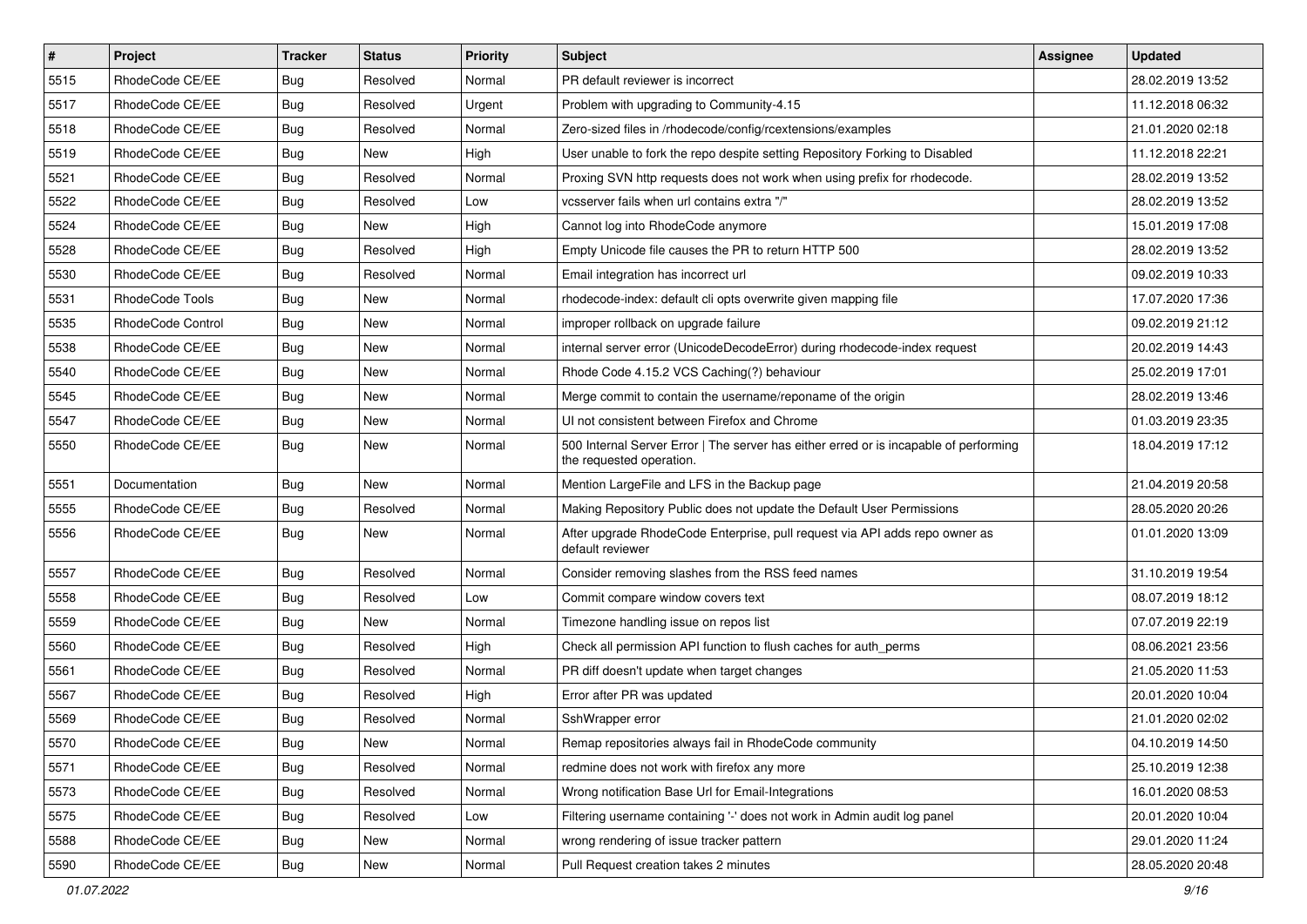| $\vert$ # | Project         | <b>Tracker</b> | <b>Status</b> | Priority | <b>Subject</b>                                                                                                                       | <b>Assignee</b> | <b>Updated</b>   |
|-----------|-----------------|----------------|---------------|----------|--------------------------------------------------------------------------------------------------------------------------------------|-----------------|------------------|
| 5594      | RhodeCode CE/EE | Bug            | Resolved      | Normal   | Credentials in Repository Settings for Pull requests are exposed                                                                     |                 | 28.05.2020 20:25 |
| 5596      | RhodeCode CE/EE | Bug            | Resolved      | Normal   | Pull Request duplicated after description edit                                                                                       |                 | 14.04.2020 13:28 |
| 5598      | Documentation   | Bug            | New           | Low      | Typo in force delete command                                                                                                         |                 | 19.03.2020 20:10 |
| 5605      | RhodeCode CE/EE | Bug            | Resolved      | Normal   | Cannot set subversion compatibility to 1.10                                                                                          |                 | 30.03.2020 17:27 |
| 5612      | RhodeCode CE/EE | <b>Bug</b>     | <b>New</b>    | Low      | CPU cores getting maxed out by VCSServer on Repository Size request                                                                  |                 | 03.10.2021 23:25 |
| 5619      | RhodeCode CE/EE | Bug            | Resolved      | Normal   | Setting Landing Commit to SVN Trunk results in Files tab hitting a 404                                                               |                 | 04.06.2020 23:51 |
| 5620      | RhodeCode CE/EE | Bug            | Resolved      | Normal   | Regression of mail rendering in Thunderbird                                                                                          |                 | 15.06.2020 16:45 |
| 5621      | RhodeCode CE/EE | Bug            | Resolved      | Urgent   | $LDAP + User Groups authentication playing not working after upgrade to 4.19.x$                                                      |                 | 15.06.2020 17:56 |
| 5622      | RhodeCode CE/EE | Bug            | Resolved      | High     | Upgrade from 4.18.3 to 4.19.3 broke all PRs                                                                                          |                 | 28.07.2020 16:44 |
| 5623      | RhodeCode CE/EE | Bug            | Resolved      | Normal   | Credentials for remote repository URL leaking in Repository Header                                                                   |                 | 22.07.2020 00:47 |
| 5624      | RhodeCode CE/EE | Bug            | New           | Normal   | Timeout when trying to test SMTP email configuration                                                                                 |                 | 01.07.2020 20:01 |
| 5625      | Documentation   | Bug            | New           | Normal   | Feedback on RhodeCode Full-text search docs                                                                                          |                 | 02.07.2020 19:22 |
| 5626      | RhodeCode CE/EE | Bug            | <b>New</b>    | Normal   | Whoosh full-text indexing is fully indexing all repos, not recognizing forks                                                         |                 | 02.07.2020 19:24 |
| 5627      | Documentation   | Bug            | New           | Normal   | Immediate re-run of rhodecode-index throws warnings on some repos (and suggests<br>rebuild from scratch)                             |                 | 02.07.2020 19:41 |
| 5628      | Documentation   | Bug            | New           | Normal   | Problems with SSH Connection docs                                                                                                    |                 | 06.05.2022 21:14 |
| 5629      | RhodeCode CE/EE | Bug            | New           | Normal   | Diff truncated on small files                                                                                                        |                 | 21.07.2020 08:58 |
| 5630      | RhodeCode CE/EE | Bug            | <b>New</b>    | Normal   | Inline comments do not follow the line of code                                                                                       |                 | 21.07.2020 11:25 |
| 5632      | RhodeCode CE/EE | Bug            | New           | Normal   | Missing Parent Folder for Personal Repo lacks proper handling                                                                        |                 | 03.08.2020 07:56 |
| 5633      | RhodeCode CE/EE | Bug            | Resolved      | Normal   | Moderately large pull requests fail because inefficient use of reviewer_data_json<br>column in pull requests table                   |                 | 12.10.2020 23:13 |
| 5634      | RhodeCode CE/EE | Bug            | Resolved      | Normal   | Quick Search Toolbar bugs out if pull request contains unicode double quote<br>character "                                           |                 | 12.10.2020 23:13 |
| 5636      | RhodeCode CE/EE | Bug            | Resolved      | High     | Remap and Rescan 500 Internal Server Error                                                                                           |                 | 30.04.2021 08:53 |
| 5644      | RhodeCode CE/EE | Bug            | <b>New</b>    | Normal   | PR inks to comments not working if files are collapsed                                                                               |                 | 02.12.2020 10:42 |
| 5645      | RhodeCode CE/EE | <b>Bug</b>     | <b>New</b>    | High     | Rhodecode returns 400 Bad request on huge mercurial repos                                                                            |                 | 18.12.2020 06:29 |
| 5649      | RhodeCode CE/EE | Bug            | New           | Normal   | test-file-upload                                                                                                                     |                 | 17.12.2020 23:08 |
| 5651      | RhodeCode CE/EE | Bug            | Resolved      | Normal   | Pull requests can get stuck if the diff is too large (it was created by mistake but we<br>can't open it to delete it)                |                 | 30.04.2021 08:53 |
| 5652      | RhodeCode CE/EE | <b>Bug</b>     | Resolved      | Normal   | Pull Requests: when title and descriptions contains character [] {} and () index out of<br>bound when attempting to comment/approve. |                 | 30.04.2021 08:53 |
| 5654      | RhodeCode CE/EE | Bug            | New           | Normal   | Comment formatting broken when containing @ in a code block                                                                          |                 | 24.02.2021 12:10 |
| 5655      | RhodeCode CE/EE | Bug            | Resolved      | Normal   | New public gist's id is always auto generated                                                                                        |                 | 01.07.2021 12:06 |
| 5656      | RhodeCode CE/EE | <b>Bug</b>     | Resolved      | Normal   | Error for branch permission page                                                                                                     |                 | 30.04.2021 08:53 |
| 5657      | RhodeCode CE/EE | Bug            | New           | Normal   | Error in maintenance page                                                                                                            |                 | 30.03.2021 15:09 |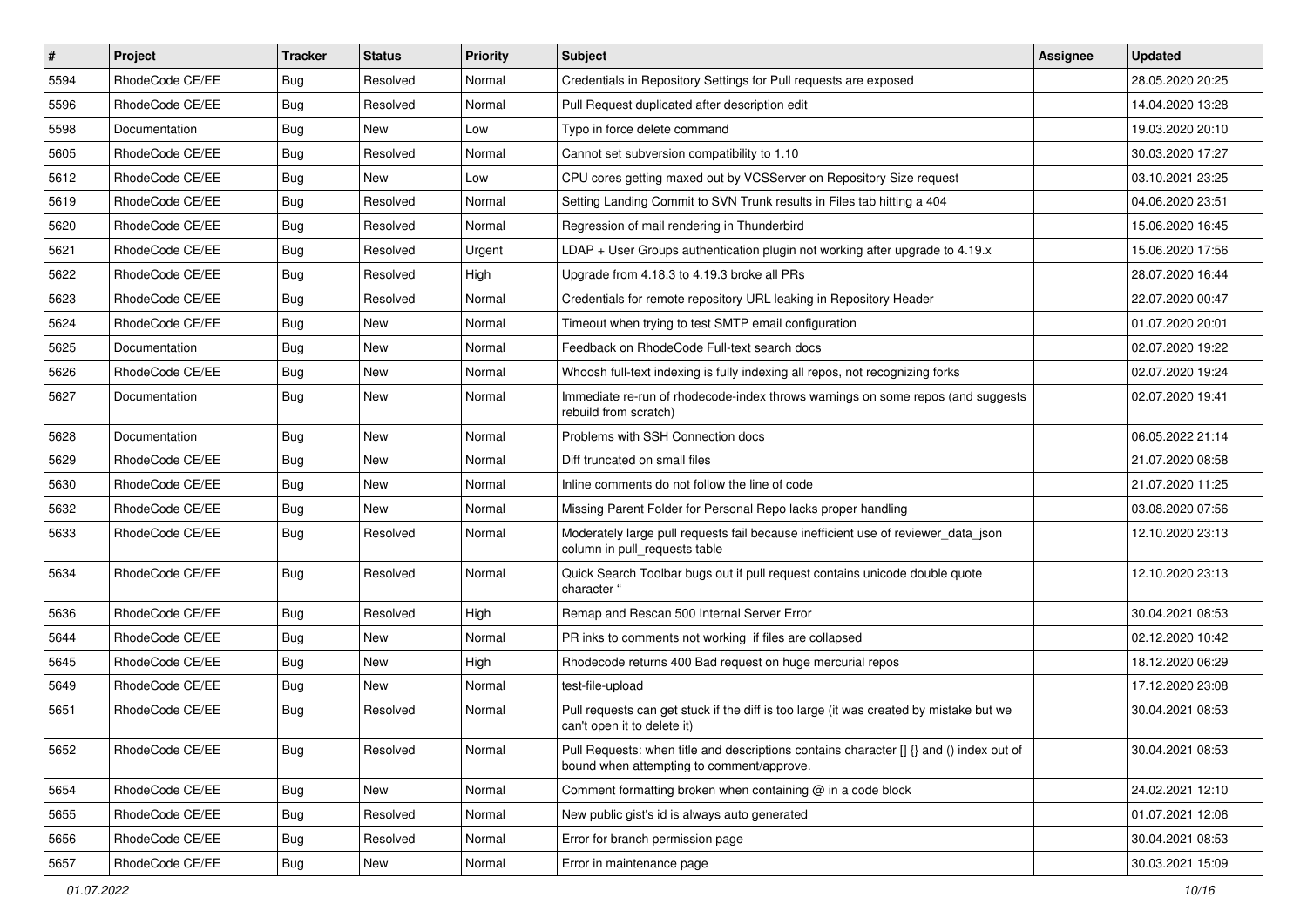| $\pmb{\#}$ | <b>Project</b>       | <b>Tracker</b> | <b>Status</b> | <b>Priority</b> | Subject                                                                                                     | Assignee | <b>Updated</b>   |
|------------|----------------------|----------------|---------------|-----------------|-------------------------------------------------------------------------------------------------------------|----------|------------------|
| 5662       | RhodeCode CE/EE      | Bug            | New           | Normal          | Full text search not working due to crash in whoosh                                                         |          | 07.06.2022 08:31 |
| 5664       | RhodeCode CE/EE      | Bug            | <b>New</b>    | Normal          | Regression: When assigning permissions, cannot see own group in auto-complete<br>without special conditions |          | 29.07.2021 10:49 |
| 5669       | RhodeCode CE/EE      | Bug            | Resolved      | Normal          | Mercurial commit messages doesn't show cyrillic symbols                                                     |          | 01.10.2021 10:39 |
| 5670       | RhodeCode CE/EE      | Bug            | <b>New</b>    | Normal          | Repo-level administrators can usurp owner of repoistory                                                     |          | 01.12.2021 16:18 |
| 5672       | RhodeCode CE/EE      | <b>Bug</b>     | New           | Normal          | Unable to browse git repository folders with # in names                                                     |          | 16.12.2021 18:13 |
| 5679       | RhodeCode CE/EE      | Bug            | <b>New</b>    | Normal          | Data directory continues to grow until it fills disk partition                                              |          | 25.04.2022 11:42 |
| 5680       | RhodeCode CE/EE      | Bug            | New           | High            | Inconsistent timezone display                                                                               |          | 20.04.2022 14:15 |
| 5682       | RhodeCode CE/EE      | <b>Bug</b>     | <b>New</b>    | Normal          | Login Page stuck until page is refreshed                                                                    |          | 30.06.2022 20:31 |
| 148        | RhodeCode CE/EE      | Feature        | <b>New</b>    | Normal          | [comments] Add per file and multiline comments in a changeset                                               |          | 25.05.2016 10:20 |
| 1457       | RhodeCode CE/EE      | Feature        | <b>New</b>    | Normal          | add allow permissions inheritance on repo groups                                                            |          | 22.09.2017 10:27 |
| 2539       | RhodeCode CE/EE      | Feature        | Feedback      | Normal          | Recursive deletion of resources                                                                             |          | 20.04.2016 08:52 |
| 2817       | RhodeCode CE/EE      | Feature        | Resolved      | Normal          | Make largefiles downloadable from the interface                                                             |          | 27.03.2017 14:04 |
| 2882       | RhodeCode CE/EE      | Feature        | <b>New</b>    | Normal          | Bulk comment submit                                                                                         |          | 17.03.2016 17:50 |
| 3373       | RhodeCode CE/EE      | Feature        | <b>New</b>    | Normal          | Allow to create Bookmarks and Branches from UI                                                              |          | 05.04.2016 09:21 |
| 3440       | RhodeCode CE/EE      | Feature        | New           | Normal          | [design, ux] mock-up user interface for adding a branch/bookmark                                            |          | 05.04.2016 09:21 |
| 3455       | RhodeCode CE/EE      | Feature        | New           | Normal          | [ux] commit message search should render entire commit message                                              |          | 07.04.2016 17:50 |
| 3460       | RhodeCode CE/EE      | Feature        | <b>New</b>    | Normal          | [ux, frontend] hide "show more" button when there is nothing more to show                                   |          | 11.04.2016 13:37 |
| 3472       | RhodeCode CE/EE      | Feature        | New           | Normal          | Expose unified hooks that can be used in SSH backend                                                        |          | 14.04.2016 17:54 |
| 3486       | RhodeCode CE/EE      | Feature        | <b>New</b>    | Normal          | expose origin of permission in perm dict for users                                                          |          | 06.06.2016 10:54 |
| 3977       | RhodeCode CE/EE      | Feature        | New           | Normal          | Wiki                                                                                                        |          | 05.06.2016 21:11 |
| 3978       | RhodeCode CE/EE      | Feature        | <b>New</b>    | Normal          | Add bug tracker                                                                                             |          | 05.06.2016 21:20 |
| 3979       | RhodeCode CE/EE      | Feature        | <b>New</b>    | Normal          | Add kanban board                                                                                            |          | 05.06.2016 21:20 |
| 3980       | RhodeCode CE/EE      | Feature        | <b>New</b>    | Normal          | Add CI engine                                                                                               |          | 05.06.2016 21:32 |
| 3981       | RhodeCode CE/EE      | Feature        | Resolved      | Normal          | Add cloud hosting like Gitlab, GitHub                                                                       |          | 02.03.2020 09:14 |
| 3999       | RhodeCode CE/EE      | Feature        | Resolved      | Normal          | Add `send account information` to user creation page                                                        |          | 28.06.2016 15:22 |
| 4017       | RhodeCode Appenlight | Feature        | <b>New</b>    | Low             | application logos need help                                                                                 |          | 14.06.2016 11:52 |
| 4044       | RhodeCode CE/EE      | Feature        | Resolved      | Normal          | <b>Branch permissions</b>                                                                                   |          | 30.08.2018 09:48 |
| 4056       | RhodeCode Appenlight | Feature        | New           | Normal          | Optionally allow to filter graphs per machine in dashboard                                                  |          | 30.06.2016 15:12 |
| 4057       | RhodeCode Appenlight | Feature        | New           | Normal          | Negation option for search filter                                                                           |          | 30.06.2016 15:12 |
| 4059       | RhodeCode Appenlight | Feature        | New           | Normal          | Server Monitoring                                                                                           |          | 30.06.2016 15:15 |
| 4060       | RhodeCode Appenlight | Feature        | New           | Normal          | Replayable requests                                                                                         |          | 30.06.2016 15:15 |
| 4061       | RhodeCode Appenlight | Feature        | New           | Normal          | Timezone for applications                                                                                   |          | 30.06.2016 15:16 |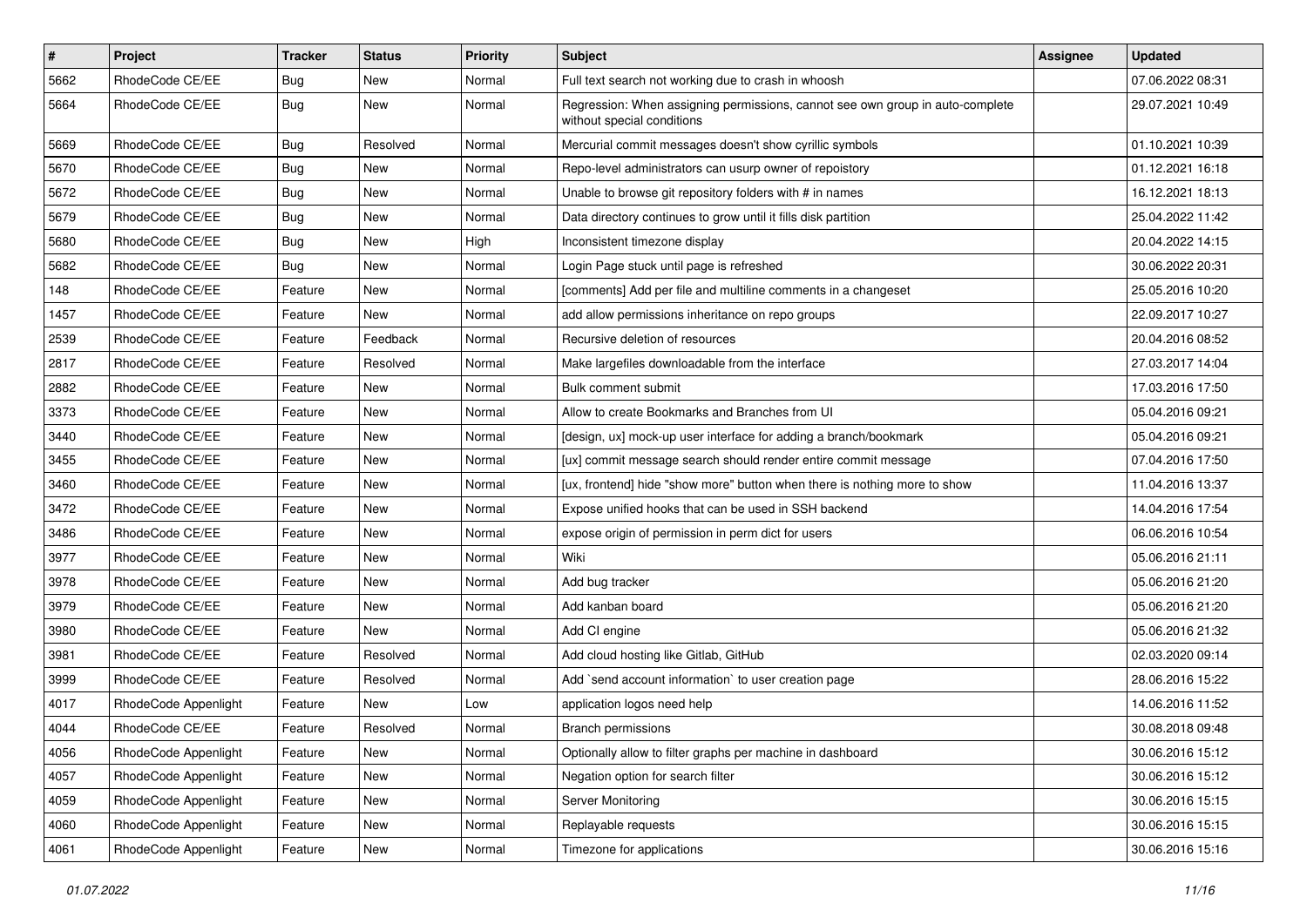| $\vert$ # | Project              | <b>Tracker</b> | <b>Status</b> | <b>Priority</b> | <b>Subject</b>                                                                                  | <b>Assignee</b> | <b>Updated</b>   |
|-----------|----------------------|----------------|---------------|-----------------|-------------------------------------------------------------------------------------------------|-----------------|------------------|
| 4062      | RhodeCode Appenlight | Feature        | New           | Normal          | A way to see browser breakdown for an error                                                     |                 | 30.06.2016 15:16 |
| 4063      | RhodeCode Appenlight | Feature        | New           | Normal          | add option to specify custom value in dashboard select                                          |                 | 30.06.2016 15:17 |
| 4064      | RhodeCode Appenlight | Feature        | New           | Normal          | Create a multiple action feature for Reports and Logs lists                                     |                 | 30.06.2016 15:18 |
| 4071      | RhodeCode Appenlight | Feature        | New           | Normal          | Allow for easy out-out of assigned permissions                                                  |                 | 05.07.2016 10:14 |
| 4144      | RhodeCode CE/EE      | Feature        | New           | Normal          | [ux] improve enable/disable of notifications                                                    |                 | 02.08.2016 17:19 |
| 4182      | RhodeCode CE/EE      | Feature        | New           | Normal          | add direct link from notification to corresponding PR                                           |                 | 19.08.2016 12:35 |
| 4191      | RhodeCode CE/EE      | Feature        | New           | Normal          | Add custom Image logo option to header                                                          |                 | 22.08.2016 14:49 |
| 4192      | RhodeCode CE/EE      | Feature        | Resolved      | Normal          | [ce, ee] slack/hipchat integrations group commits by branch pushed                              |                 | 09.09.2016 19:01 |
| 4207      | RhodeCode CE/EE      | Feature        | Resolved      | Normal          | Support for obsolescence markers in changelog UI                                                |                 | 19.05.2017 16:14 |
| 4220      | RhodeCode Appenlight | Feature        | New           | Low             | Search params allow sorting of result.                                                          |                 | 06.09.2016 16:33 |
| 4222      | RhodeCode CE/EE      | Feature        | New           | Normal          | Configurable detection of READMEs                                                               |                 | 09.09.2016 10:05 |
| 4226      | RhodeCode CE/EE      | Feature        | New           | Normal          | [settings, system info] add VCS and Channelstream status to System Info                         |                 | 14.09.2016 16:45 |
| 4272      | RhodeCode CE/EE      | Feature        | New           | Normal          | Better SPAM protection                                                                          |                 | 12.10.2016 11:14 |
| 4301      | RhodeCode CE/EE      | Feature        | New           | Normal          | [API] toggle force_password_reset in api for Idap users                                         |                 | 28.10.2016 15:43 |
| 5187      | RhodeCode CE/EE      | Feature        | Resolved      | Normal          | changelog dynamic loading of commits                                                            |                 | 12.06.2018 12:31 |
| 5256      | RhodeCode CE/EE      | Feature        | New           | Normal          | Last repository access time.                                                                    |                 | 23.03.2017 16:34 |
| 5271      | RhodeCode CE/EE      | Feature        | New           | Normal          | Private comments                                                                                |                 | 07.04.2017 12:01 |
| 5272      | RhodeCode CE/EE      | Feature        | Resolved      | Normal          | Pull Request checklist                                                                          |                 | 21.01.2020 02:09 |
| 5273      | RhodeCode CE/EE      | Feature        | New           | Normal          | Comment status                                                                                  |                 | 07.04.2017 13:10 |
| 5278      | RhodeCode CE/EE      | Feature        | New           | Normal          | Require support for git repositories of the form git://                                         |                 | 13.04.2017 15:20 |
| 5289      | RhodeCode CE/EE      | Feature        | New           | High            | Ability to Upload/Replace a file using the UI                                                   |                 | 22.09.2017 10:29 |
| 5316      | RhodeCode CE/EE      | Feature        | In Progress   | Normal          | UI should provide checkout URL for a SVN path                                                   |                 | 06.11.2017 21:59 |
| 5321      | RhodeCode CE/EE      | Feature        | Resolved      | Normal          | Audit logs                                                                                      |                 | 21.06.2017 12:49 |
| 5396      | RhodeCode CE/EE      | Feature        | Resolved      | Normal          | Merge state with shadow repo should be created during pull request                              |                 | 12.10.2017 21:57 |
| 5469      | RhodeCode CE/EE      | Feature        | Resolved      | Normal          | elastisearch > 2.x not supported?                                                               |                 | 21.01.2020 02:19 |
| 5504      | RhodeCode CE/EE      | Feature        | New           | Normal          | Buttons to copy commit hash and to expand the commit message in the repo<br>summary view        |                 | 26.10.2018 00:59 |
| 5511      | RhodeCode CE/EE      | Feature        | New           | Normal          | New feature to synchronize the fork with the remote repo from the summary page                  |                 | 13.11.2018 01:23 |
| 5520      | RhodeCode CE/EE      | Feature        | Resolved      | Normal          | Show the head commits shas when the merge is prevented due to multiple heads                    |                 | 28.02.2019 13:52 |
| 5533      | RhodeCode Control    | Feature        | In Progress   | Normal          | Support busybox tar                                                                             |                 | 09.02.2019 22:09 |
| 5534      | RhodeCode Control    | Feature        | New           | Normal          | extract/preload subcommand                                                                      |                 | 14.02.2019 14:45 |
| 5536      | RhodeCode CE/EE      | Feature        | Resolved      | Low             | Ability to disable server-side SSH key generation                                               |                 | 28.02.2019 13:52 |
| 5543      | RhodeCode CE/EE      | Feature        | New           | Normal          | Repo API should have equivalent get_repo_audit_logs() to User API call<br>get_user_audit_logs() |                 | 26.02.2019 12:22 |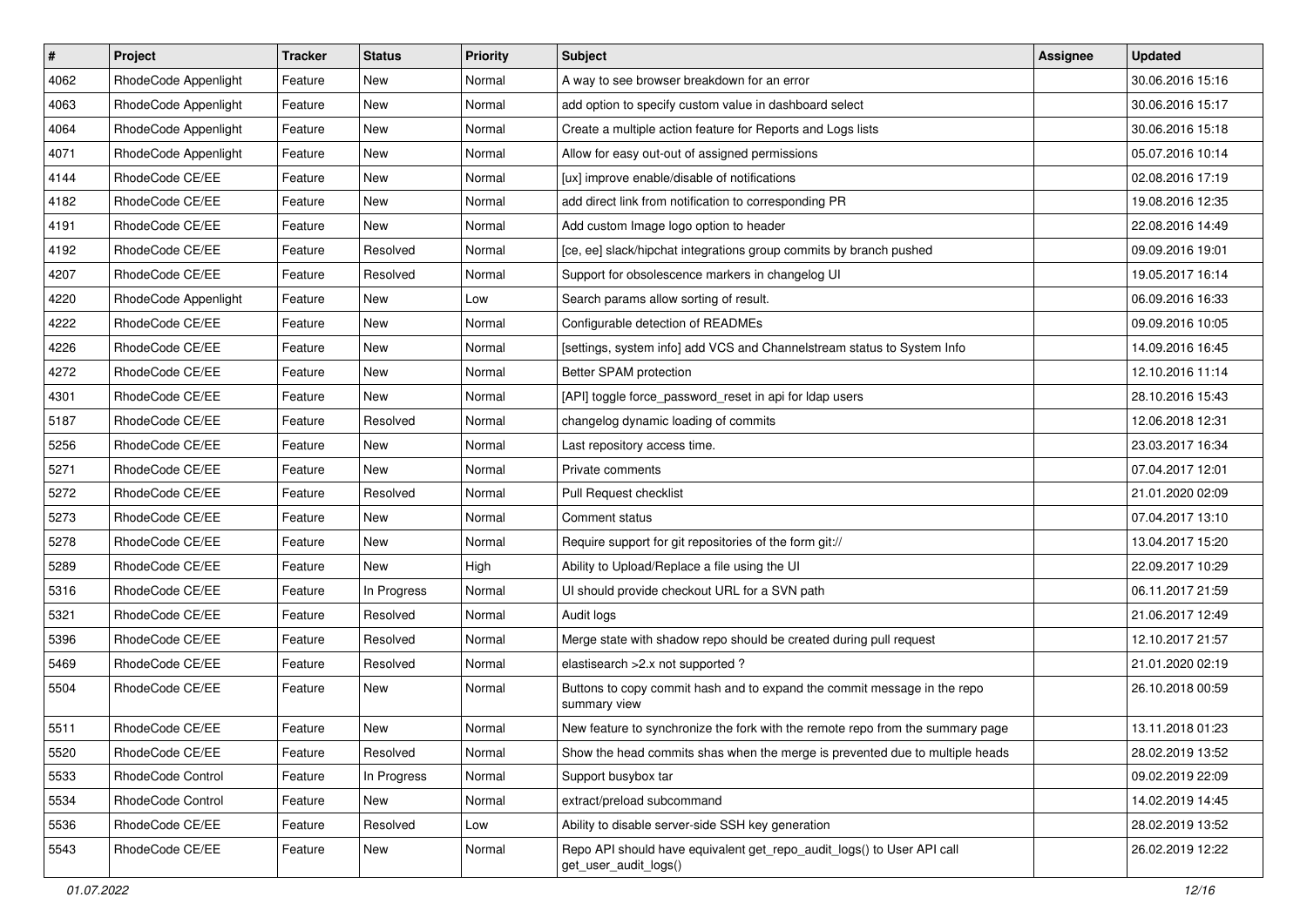| $\vert$ # | Project              | <b>Tracker</b> | <b>Status</b> | <b>Priority</b> | <b>Subject</b>                                                                            | <b>Assignee</b> | <b>Updated</b>   |
|-----------|----------------------|----------------|---------------|-----------------|-------------------------------------------------------------------------------------------|-----------------|------------------|
| 5552      | RhodeCode CE/EE      | Feature        | New           | High            | PR dependency across repos                                                                |                 | 22.06.2019 01:15 |
| 5574      | RhodeCode CE/EE      | Feature        | Resolved      | Normal          | hg: Information for external hooks                                                        |                 | 30.07.2020 15:40 |
| 5582      | RhodeCode Control    | Feature        | New           | Normal          | Add the version number of a PR in the HTTP API                                            |                 | 15.01.2020 10:45 |
| 5583      | RhodeCode CE/EE      | Feature        | Resolved      | Normal          | rcextensions hook for pull request comment                                                |                 | 23.04.2020 13:42 |
| 5584      | RhodeCode CE/EE      | Feature        | New           | Normal          | "update pull request link" message on vcs client                                          |                 | 23.01.2020 10:32 |
| 5585      | RhodeCode CE/EE      | Feature        | Resolved      | Normal          | Minimize downtime on rccontrol upgrade                                                    |                 | 27.03.2020 09:45 |
| 5586      | RhodeCode CE/EE      | Feature        | New           | Normal          | @mention should be a link                                                                 |                 | 29.01.2020 11:46 |
| 5595      | RhodeCode CE/EE      | Feature        | New           | Normal          | Group code review mail notification                                                       |                 | 03.03.2020 10:17 |
| 5600      | RhodeCode CE/EE      | Feature        | <b>New</b>    | Normal          | Change default repository landing page                                                    |                 | 27.01.2021 01:04 |
| 5601      | RhodeCode CE/EE      | Feature        | Resolved      | Normal          | Default navigation should be by branch name not commit id                                 |                 | 04.06.2020 23:51 |
| 5603      | RhodeCode CE/EE      | Feature        | Resolved      | Normal          | Code search - highlight matching search terms                                             |                 | 30.03.2020 11:16 |
| 5611      | RhodeCode CE/EE      | Feature        | Resolved      | Normal          | Add information "is the pull request up to date?" in the PR page                          |                 | 03.10.2021 23:24 |
| 5613      | RhodeCode CE/EE      | Feature        | <b>New</b>    | Low             | Feature Request: Issue tracker link in new tab/window                                     |                 | 03.10.2021 23:25 |
| 5614      | RhodeCode CE/EE      | Feature        | Resolved      | Normal          | Show context function name in hq diffs                                                    |                 | 23.04.2020 13:43 |
| 5617      | RhodeCode CE/EE      | Feature        | <b>New</b>    | Normal          | Allow PRs to non-head bookmarks                                                           |                 | 20.05.2020 12:25 |
| 5631      | RhodeCode CE/EE      | Feature        | New           | Normal          | Change target of PR                                                                       |                 | 31.07.2020 17:05 |
| 5635      | RhodeCode CE/EE      | Feature        | Resolved      | Normal          | Remember column sorted by of the "Pull Requests You Participate In" table                 |                 | 30.11.2020 22:30 |
| 5637      | RhodeCode CE/EE      | Feature        | New           | Normal          | Clone URL templates - add per repository/namespace                                        |                 | 29.10.2020 09:38 |
| 5638      | RhodeCode CE/EE      | Feature        | New           | Normal          | Add "Copy full url path" button                                                           |                 | 05.02.2021 20:23 |
| 5641      | RhodeCode CE/EE      | Feature        | <b>New</b>    | Normal          | "Add draft" / (x) button usability                                                        |                 | 30.11.2020 20:53 |
| 5642      | RhodeCode CE/EE      | Feature        | Resolved      | Normal          | pull request version column in commit list                                                |                 | 30.04.2021 08:53 |
| 5643      | RhodeCode CE/EE      | Feature        | Resolved      | Low             | jump to bottom of review                                                                  |                 | 30.04.2021 08:53 |
| 3332      | RhodeCode CE/EE      | Support        | New           | Normal          | LDAP settings page: Add button "test connection"                                          |                 | 17.03.2016 10:23 |
| 3364      | RhodeCode CE/EE      | Support        | <b>New</b>    | High            | Allow Specifying the Commit Message for Pull Request Merges                               |                 | 17.04.2018 21:51 |
| 3967      | RhodeCode CE/EE      | Support        | In Progress   | Normal          | Server 500 error                                                                          |                 | 11.08.2016 13:39 |
| 4081      | RhodeCode CE/EE      | Support        | Resolved      | Normal          | Receiving server 500 error when trying to clone repo from windows client using<br>eclipse |                 | 12.07.2016 14:30 |
| 4227      | RhodeCode CE/EE      | Support        | Resolved      | Normal          | VBScript files detected as text/plain - no syntax highlighting                            |                 | 14.09.2016 22:38 |
| 4252      | RhodeCode CE/EE      | Support        | New           | Normal          | Backup & Recovery                                                                         |                 | 07.10.2016 19:47 |
| 4303      | RhodeCode CE/EE      | Support        | New           | Normal          | rhodecode instance                                                                        |                 | 08.11.2016 16:32 |
| 4677      | RhodeCode CE/EE      | Support        | Resolved      | High            | API get repo refs not working?                                                            |                 | 19.12.2016 11:46 |
| 5237      | <b>Documentation</b> | Support        | New           | Normal          | documentation for DR                                                                      |                 | 06.03.2017 23:34 |
| 5255      | RhodeCode CE/EE      | Support        | New           | Normal          | I can't access issues created by me from mail                                             |                 | 04.04.2017 11:28 |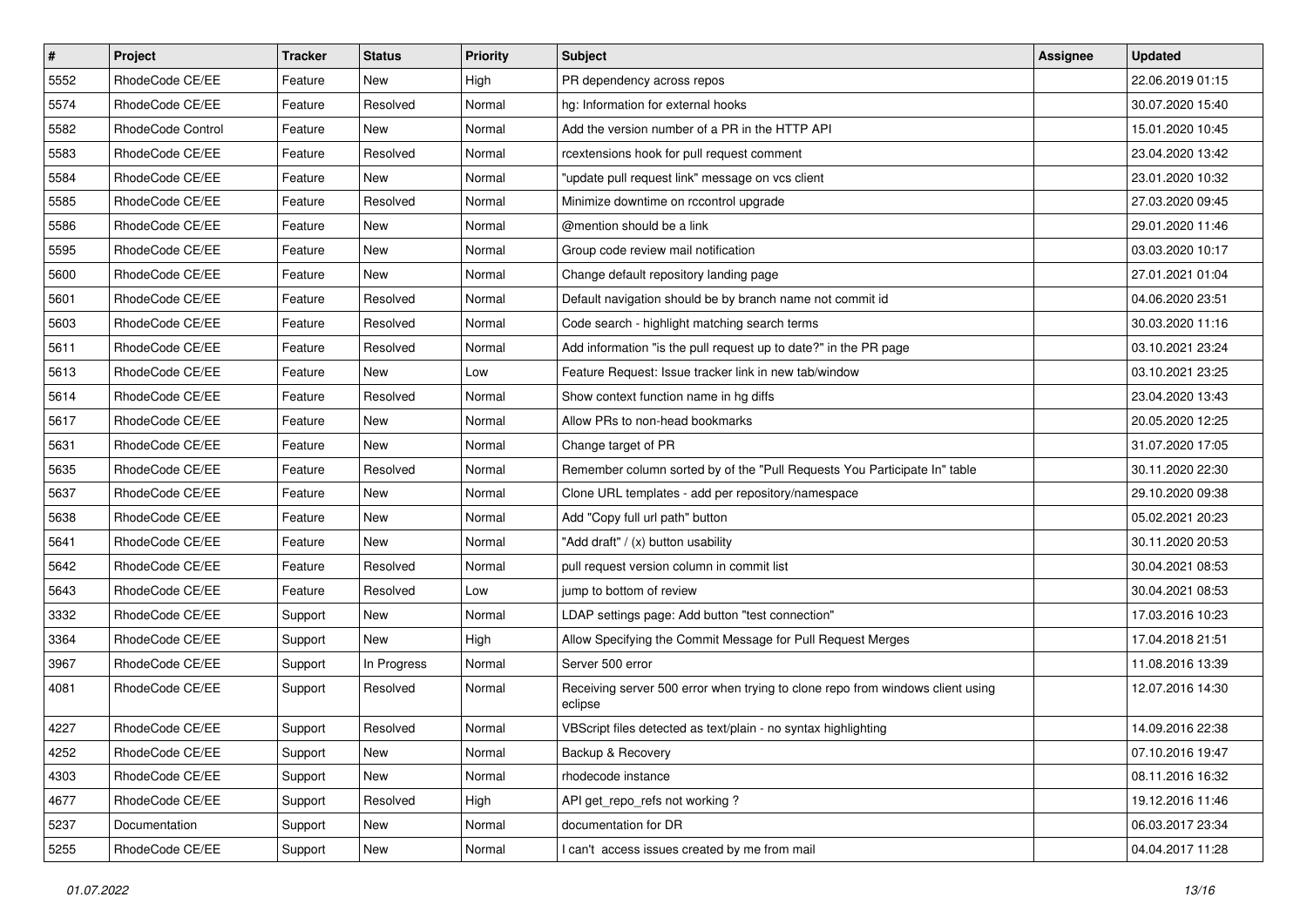| $\vert$ # | Project         | <b>Tracker</b> | <b>Status</b> | <b>Priority</b> | Subject                                                                                                                           | <b>Assignee</b> | <b>Updated</b>   |
|-----------|-----------------|----------------|---------------|-----------------|-----------------------------------------------------------------------------------------------------------------------------------|-----------------|------------------|
| 5269      | RhodeCode CE/EE | Support        | New           | Normal          | Upgrade from RC EE 3.7.1 to RC EE 4.x                                                                                             |                 | 29.06.2017 19:36 |
| 5375      | RhodeCode CE/EE | Support        | Resolved      | Normal          | How do I configure "Go to" to just search repository names?                                                                       |                 | 16.08.2017 18:00 |
| 5394      | RhodeCode CE/EE | Support        | New           | Normal          | SVN to Git / Mercurial Migration                                                                                                  |                 | 03.10.2017 09:29 |
| 5395      | RhodeCode CE/EE | Support        | Resolved      | Normal          | Svn protocols and performance                                                                                                     |                 | 04.04.2019 18:08 |
| 5423      | Documentation   | Support        | Resolved      | Normal          | API-Documentation for Method "create_repo_group" faulty                                                                           |                 | 22.01.2018 16:23 |
| 5468      | RhodeCode CE/EE | Support        | New           | Normal          | Check logic for updating last commit for repository groups                                                                        |                 | 30.08.2018 09:47 |
| 5484      | RhodeCode CE/EE | Support        | New           | Normal          | Setting up ssh, remote hg not found                                                                                               |                 | 06.07.2018 23:41 |
| 5491      | RhodeCode CE/EE | Support        | New           | Urgent          | Upgrade RhodeCode Community + VCSSERVER from 4.10.4 to 4.12.4, pull request<br>stop working with reviewers                        |                 | 30.08.2018 09:47 |
| 5495      | RhodeCode CE/EE | Support        | <b>New</b>    | Normal          | Idap to crowd users_groups sync source                                                                                            |                 | 10.09.2018 22:09 |
| 5496      | RhodeCode CE/EE | Support        | New           | Normal          | database migration 4.11.6 mysql to 4.12.4 postgres                                                                                |                 | 27.08.2018 21:17 |
| 5497      | RhodeCode CE/EE | Support        | New           | Normal          | hg push hangs                                                                                                                     |                 | 30.08.2018 22:15 |
| 5499      | RhodeCode CE/EE | Support        | New           | Normal          | ERROR [celery.worker.consumer.consumer] consumer: Cannot connect                                                                  |                 | 11.09.2018 08:39 |
| 5503      | RhodeCode CE/EE | Support        | New           | Normal          | failed to upgrade to 4.13.3                                                                                                       |                 | 06.11.2018 18:28 |
| 5527      | RhodeCode CE/EE | Support        | New           | Normal          | API: expose human readable failure reason                                                                                         |                 | 30.01.2019 17:43 |
| 5529      | Documentation   | Support        | New           | Normal          | Documentation does not detail watched repositories                                                                                |                 | 07.02.2019 00:16 |
| 5541      | RhodeCode CE/EE | Support        | New           | Normal          | <b>SVN Settings: Repository Patterns</b>                                                                                          |                 | 16.12.2019 15:35 |
| 5544      | RhodeCode CE/EE | Support        | Resolved      | Normal          | Use of authentication token with LDAP account results in account lockout when max<br>bad password attempts are configured in LDAP |                 | 27.02.2019 10:09 |
| 5546      | RhodeCode CE/EE | Support        | Resolved      | Normal          | experiments with mercurial 4.9                                                                                                    |                 | 26.03.2019 09:23 |
| 5554      | RhodeCode CE/EE | Support        | Resolved      | Normal          | How to increase number of commits shown in pagination on dashboard and<br>changelog                                               |                 | 21.01.2020 02:08 |
| 5591      | Documentation   | Support        | New           | Normal          | documentation typo                                                                                                                |                 | 04.02.2020 19:43 |
| 5593      | RhodeCode CE/EE | Support        | <b>New</b>    | Normal          | <b>SSH</b> connections                                                                                                            |                 | 17.02.2020 16:18 |
| 5609      | RhodeCode CE/EE | Support        | Resolved      | Normal          | Change git diff algorithm                                                                                                         |                 | 31.03.2020 22:08 |
| 5618      | RhodeCode CE/EE | Support        | New           | Normal          | Getting HTTP 502 Bad Gateway when trying to push (or clone) on a slow network                                                     |                 | 27.05.2020 21:56 |
| 5639      | RhodeCode CE/EE | Support        | New           | High            | 500 Internal Server Error   The server has either erred  after importing Database<br>from backup                                  |                 | 22.11.2020 09:15 |
| 5677      | RhodeCode CE/EE | Support        | New           | Normal          | PR cross merge                                                                                                                    |                 | 28.01.2022 16:59 |
| 737       | Documentation   | Task           | New           | Normal          | What is an extra field and how do you add it?                                                                                     |                 | 01.07.2016 14:15 |
| 2744      | RhodeCode CE/EE | Task           | Resolved      | Normal          | Deprecating Internet Explorer                                                                                                     |                 | 06.07.2016 12:04 |
| 2844      | RhodeCode CE/EE | Task           | New           | Normal          | Update Bcrypt to a maintained version                                                                                             |                 | 17.02.2018 20:37 |
| 2944      | RhodeCode CE/EE | Task           | New           | Normal          | Bump gunicorn to 19.4 version                                                                                                     |                 | 17.03.2016 12:58 |
| 3239      | RhodeCode CE/EE | Task           | Resolved      | Normal          | Catch all route for repo page or repo group page is always executing checks for<br>every page                                     |                 | 21.04.2016 11:30 |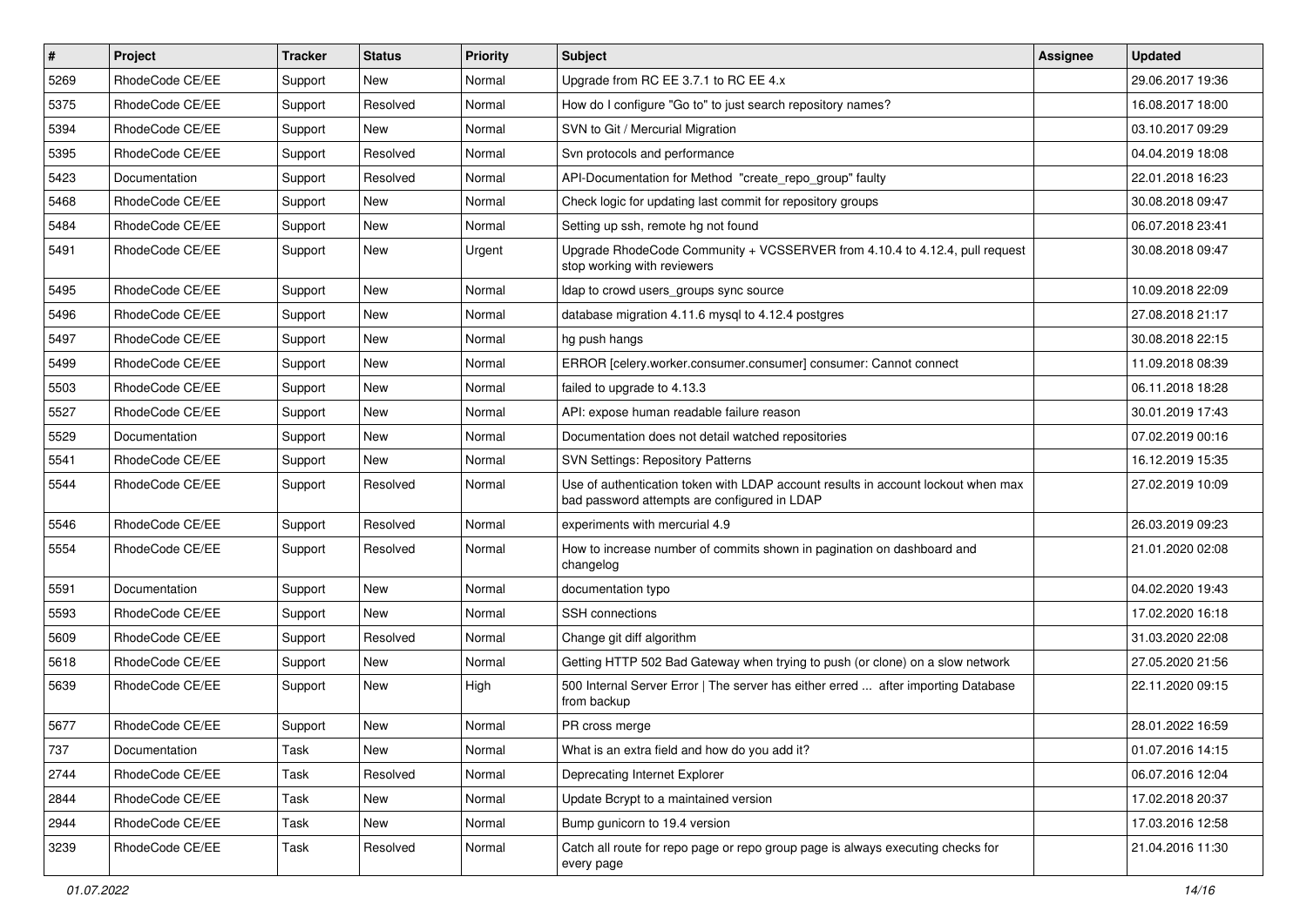| $\sharp$ | Project         | <b>Tracker</b> | <b>Status</b> | Priority | <b>Subject</b>                                                                                        | <b>Assignee</b> | <b>Updated</b>   |
|----------|-----------------|----------------|---------------|----------|-------------------------------------------------------------------------------------------------------|-----------------|------------------|
| 3260     | RhodeCode CE/EE | Task           | New           | Normal   | api: expose get_repo_node method                                                                      |                 | 17.03.2016 12:56 |
| 3261     | RhodeCode CE/EE | Task           | <b>New</b>    | Normal   | mousetrap.js bump to latest 1.5.X version                                                             |                 | 17.03.2016 12:52 |
| 3333     | RhodeCode Tools | Task           | New           | Normal   | Create rhodecode-tools backup command for backup of RhodeCode Enterprise                              |                 | 17.03.2016 12:43 |
| 3362     | RhodeCode CE/EE | Task           | New           | Normal   | auth-plugins, indicate visually that plugin is turned on but NOT enabled                              |                 | 22.03.2016 19:03 |
| 3376     | RhodeCode CE/EE | Task           | <b>New</b>    | Normal   | Repo action plugins                                                                                   |                 | 24.03.2016 15:21 |
| 3377     | RhodeCode CE/EE | Task           | New           | Normal   | extra fields types extensions                                                                         |                 | 24.03.2016 15:23 |
| 3484     | RhodeCode CE/EE | Task           | New           | Normal   | oauth: reduce required permissions for 3rd party                                                      |                 | 13.04.2016 12:33 |
| 3504     | RhodeCode CE/EE | Task           | In Progress   | Normal   | [routing] Move static assets under a common prefix                                                    |                 | 19.07.2016 12:27 |
| 4003     | RhodeCode CE/EE | Task           | Resolved      | Normal   | User personal repository groups improvements                                                          |                 | 07.11.2016 16:12 |
| 4045     | RhodeCode CE/EE | Task           | <b>New</b>    | Normal   | File permissions                                                                                      |                 | 17.04.2018 21:49 |
| 4051     | RhodeCode CE/EE | Task           | New           | Normal   | [ux, renderering] Consistent formatting on text fields.                                               |                 | 22.09.2017 10:27 |
| 4108     | RhodeCode CE/EE | Task           | Resolved      | Normal   | Release 4.2.2                                                                                         |                 | 14.10.2016 13:08 |
| 4140     | RhodeCode CE/EE | Task           | Resolved      | Normal   | Check middleware chain status, and Verify that special middleware is catching<br>exceptions correctly |                 | 23.08.2016 12:13 |
| 4151     | RhodeCode CE/EE | Task           | Resolved      | Normal   | [packaging] Subversion to current 1.9.X                                                               |                 | 09.09.2016 10:18 |
| 4163     | RhodeCode CE/EE | Task           | <b>New</b>    | Normal   | [ce, ee] celery refactor + upgrade                                                                    |                 | 15.08.2016 12:32 |
| 4169     | RhodeCode CE/EE | Task           | Resolved      | Normal   | re-architecture celery support                                                                        |                 | 17.11.2017 19:21 |
| 4216     | RhodeCode CE/EE | Task           | <b>New</b>    | Normal   | [ux, renderers] implement consistent rendering for text fields                                        |                 | 06.09.2016 11:46 |
| 4235     | RhodeCode CE/EE | Task           | Resolved      | High     | Support GIT LFS server                                                                                |                 | 23.03.2017 17:24 |
| 4283     | RhodeCode CE/EE | Task           | Resolved      | Normal   | bump whoosh to 2.7.4 release                                                                          |                 | 13.12.2016 21:08 |
| 4290     | RhodeCode CE/EE | Task           | <b>New</b>    | Normal   | Allow to transplant the review status to merged commits                                               |                 | 17.04.2018 21:50 |
| 4299     | RhodeCode CE/EE | Task           | <b>New</b>    | Normal   | TEMPLATE repo groups                                                                                  |                 | 22.09.2017 10:26 |
| 4305     | RhodeCode CE/EE | Task           | Resolved      | Normal   | Meta-tagging could be excluded from limit                                                             |                 | 09.11.2016 19:27 |
| 4312     | RhodeCode CE/EE | Task           | New           | Normal   | Storage location changes                                                                              |                 | 11.07.2017 13:31 |
| 4666     | RhodeCode CE/EE | Task           | Resolved      | Normal   | Bump git and mercurial to latest versions                                                             |                 | 02.12.2016 19:01 |
| 4669     | RhodeCode CE/EE | Task           | <b>New</b>    | Normal   | disable pytest sugar on nix-build                                                                     |                 | 01.12.2016 12:52 |
| 4678     | RhodeCode CE/EE | Task           | Resolved      | Normal   | Release 4.5.2                                                                                         |                 | 19.12.2016 17:32 |
| 5184     | RhodeCode CE/EE | Task           | Resolved      | Normal   | bump pyramid to 1.7.X                                                                                 |                 | 06.02.2017 21:50 |
| 5198     | RhodeCode CE/EE | Task           | Resolved      | Normal   | remove pyro4 from enterprise                                                                          |                 | 07.02.2017 19:28 |
| 5200     | RhodeCode CE/EE | Task           | New           | Normal   | investigate search improvements                                                                       |                 | 16.12.2019 16:04 |
| 5201     | RhodeCode CE/EE | Task           | Resolved      | Normal   | API: implement describe-methods                                                                       |                 | 13.02.2017 15:57 |
| 5202     | RhodeCode CE/EE | Task           | Resolved      | Normal   | run git gc and git repack on GIT repos when we have a scheduler via celery in<br>pyramid              |                 | 04.12.2017 20:49 |
| 5203     | RhodeCode CE/EE | Task           | Resolved      | Normal   | optimise large repos speed                                                                            |                 | 08.09.2017 16:10 |